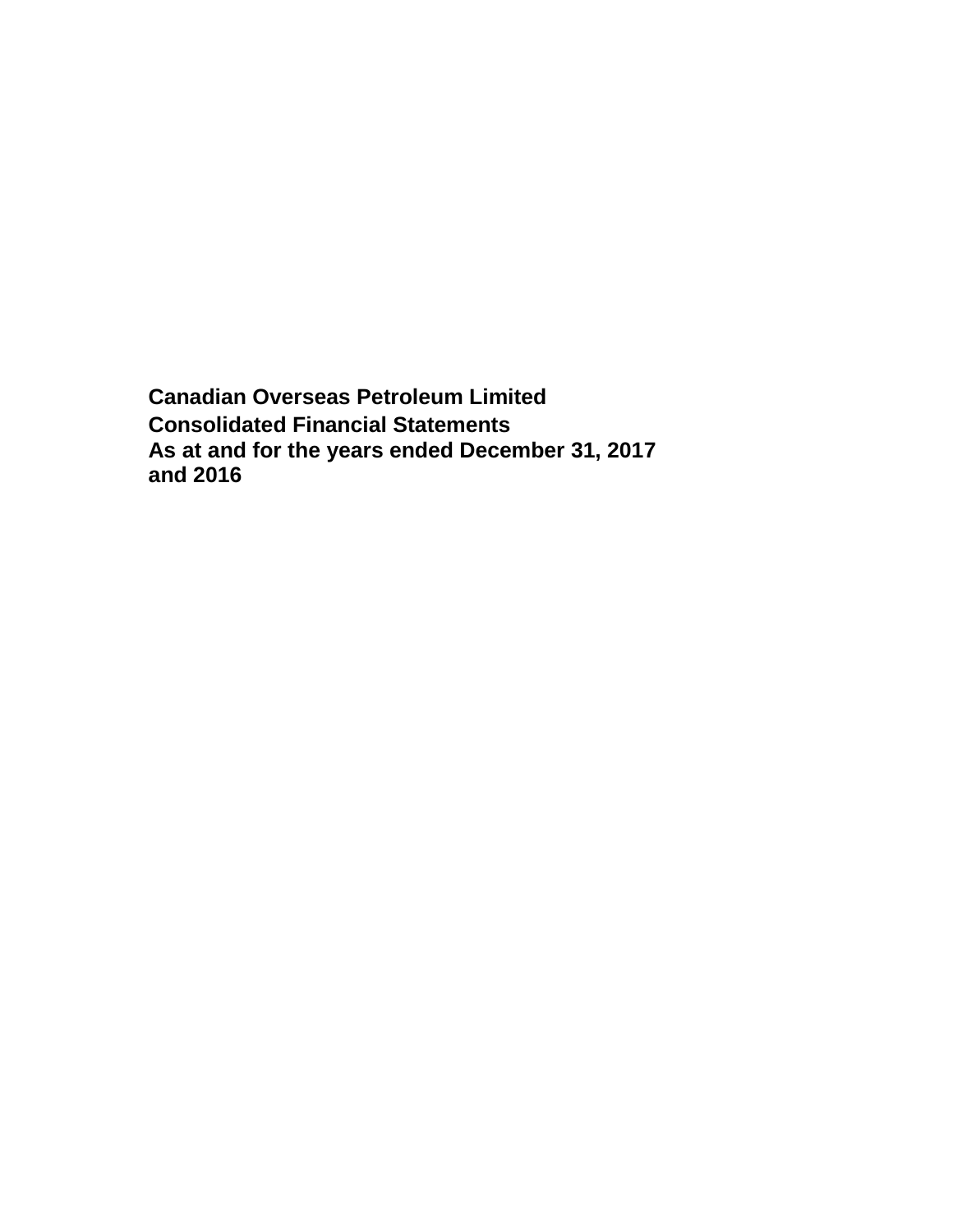### **Management's Responsibility for Consolidated Financial Statements**

The information provided in these consolidated financial statements is the responsibility of management. In the preparation of the statements, estimates are sometimes necessary to make a determination of future values for certain assets or liabilities. Management believes such estimates have been based on careful judgments and have been properly reflected in the accompanying consolidated financial statements.

Management maintains a system of internal controls to provide reasonable assurance that the Company's assets are safeguarded and to facilitate the preparation of relevant and timely information.

Deloitte LLP was appointed by the shareholders to serve as the Company's external auditors. They have examined the consolidated financial statements and provided their independent auditor's report. The audit committee has reviewed the consolidated financial statements with management and the auditors, and has reported to the Board of Directors. The Board of Directors has approved the consolidated financial statements as presented.

*Signed "Arthur S. Millholland" Signed "Aleksandra Owad"* Arthur S. Millholland Aleksandra Owad President and Chief Executive Officer Chief Financial Officer March 22, 2018 March 22, 2018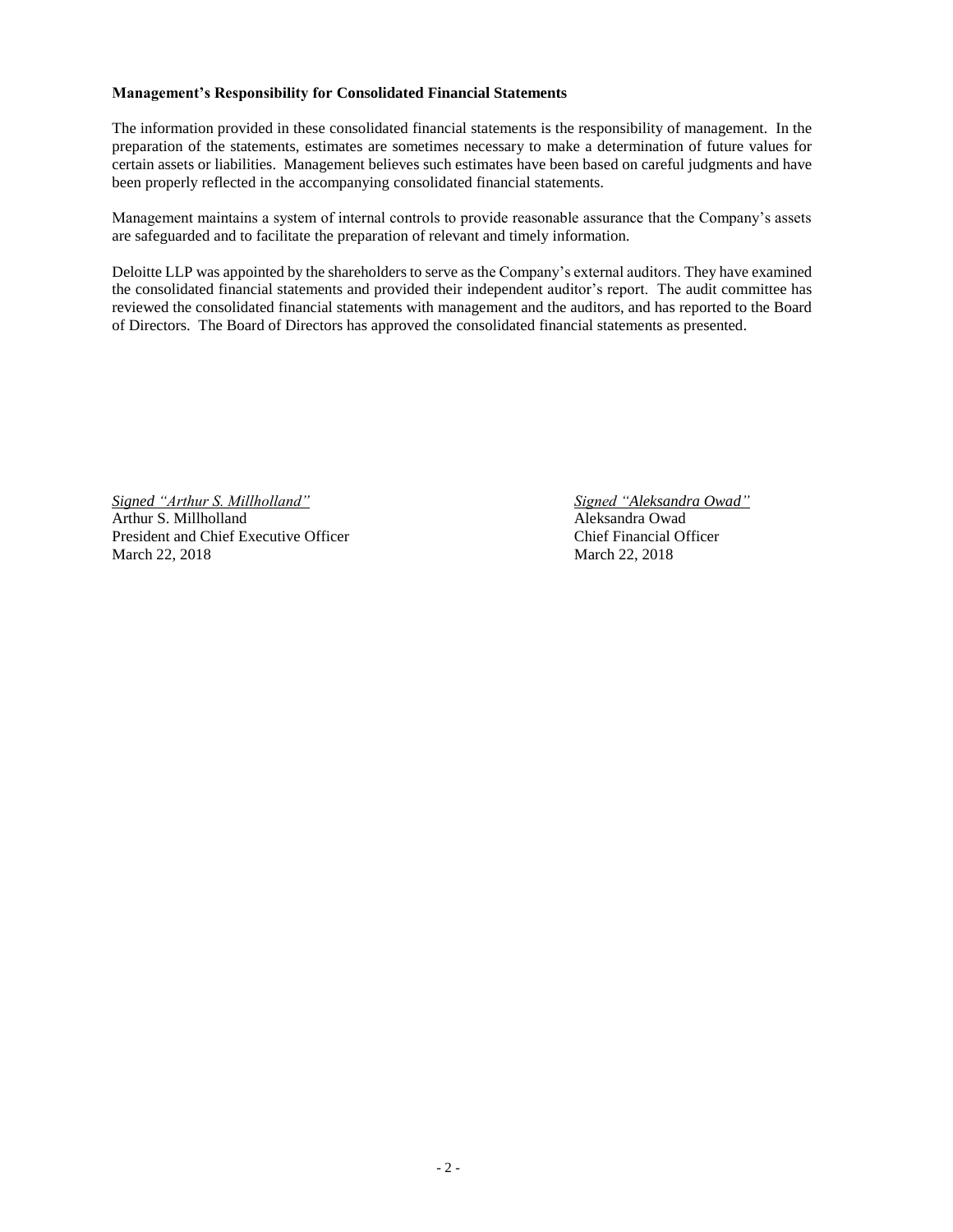#### **Independent Auditor's Report**

#### To the Shareholders of Canadian Overseas Petroleum Limited:

We have audited the accompanying consolidated financial statements of Canadian Overseas Petroleum Limited, which comprise the consolidated statements of financial position as at December 31, 2017 and December 31, 2016, and the consolidated statements of loss and comprehensive loss, consolidated statements of changes in equity, and consolidated statements of cash flows for the years then ended, and a summary of significant accounting policies and other explanatory information.

#### **Management's responsibility for the consolidated financial statements**

Management is responsible for the preparation and fair presentation of these consolidated financial statements in accordance with International Financial Reporting Standards, and for such internal control as management determines is necessary to enable the preparation of consolidated financial statements that are free from material misstatement, whether due to fraud or error.

#### **Auditor's responsibility**

Our responsibility is to express an opinion on these consolidated financial statements based on our audits. We conducted our audits in accordance with Canadian generally accepted auditing standards. Those standards require that we comply with ethical requirements and plan and perform the audit to obtain reasonable assurance about whether the consolidated financial statements are free from material misstatement.

An audit involves performing procedures to obtain audit evidence about the amounts and disclosures in the consolidated financial statements. The procedures selected depend on the auditor's judgment, including the assessment of the risks of material misstatement of the consolidated financial statements, whether due to fraud or error. In making those risk assessments, the auditor considers internal control relevant to the entity's preparation and fair presentation of the consolidated financial statements in order to design audit procedures that are appropriate in the circumstances, but not for the purpose of expressing an opinion on the effectiveness of the entity's internal control. An audit also includes evaluating the appropriateness of accounting policies used and the reasonableness of accounting estimates made by management, as well as evaluating the overall presentation of the consolidated financial statements.

We believe that the audit evidence we have obtained in our audits is sufficient and appropriate to provide a basis for our audit opinion.

#### **Opinion**

In our opinion, the consolidated financial statements present fairly, in all material respects, the financial position of Canadian Overseas Petroleum Limited as at December 31, 2017 and December 31, 2016, and its financial performance and its cash flows for the years then ended in accordance with International Financial Reporting Standards.

#### **Emphasis of matter**

Without qualifying our opinion, we draw attention to Note 2 to the consolidated financial statements which indicates that Canadian Overseas Petroleum Limited is pursuing exploration projects and contracts that, if successful, will require substantial additional financing. Canadian Overseas Petroleum Limited incurred a loss of \$20.1 million during the year ended December 31, 2017 (2016: \$6.8 million) and had negative cash flows from operating activities of \$4.9 million (2016: \$5.5 million). These conditions, along with other matters as set forth in Note 2, indicate the existence of a material uncertainty that casts significant doubt about Canadian Overseas Petroleum Limited's ability to continue as a going concern.

*Signed "Deloitte LLP"*

Chartered Professional Accountants March 22, 2018 Calgary, Canada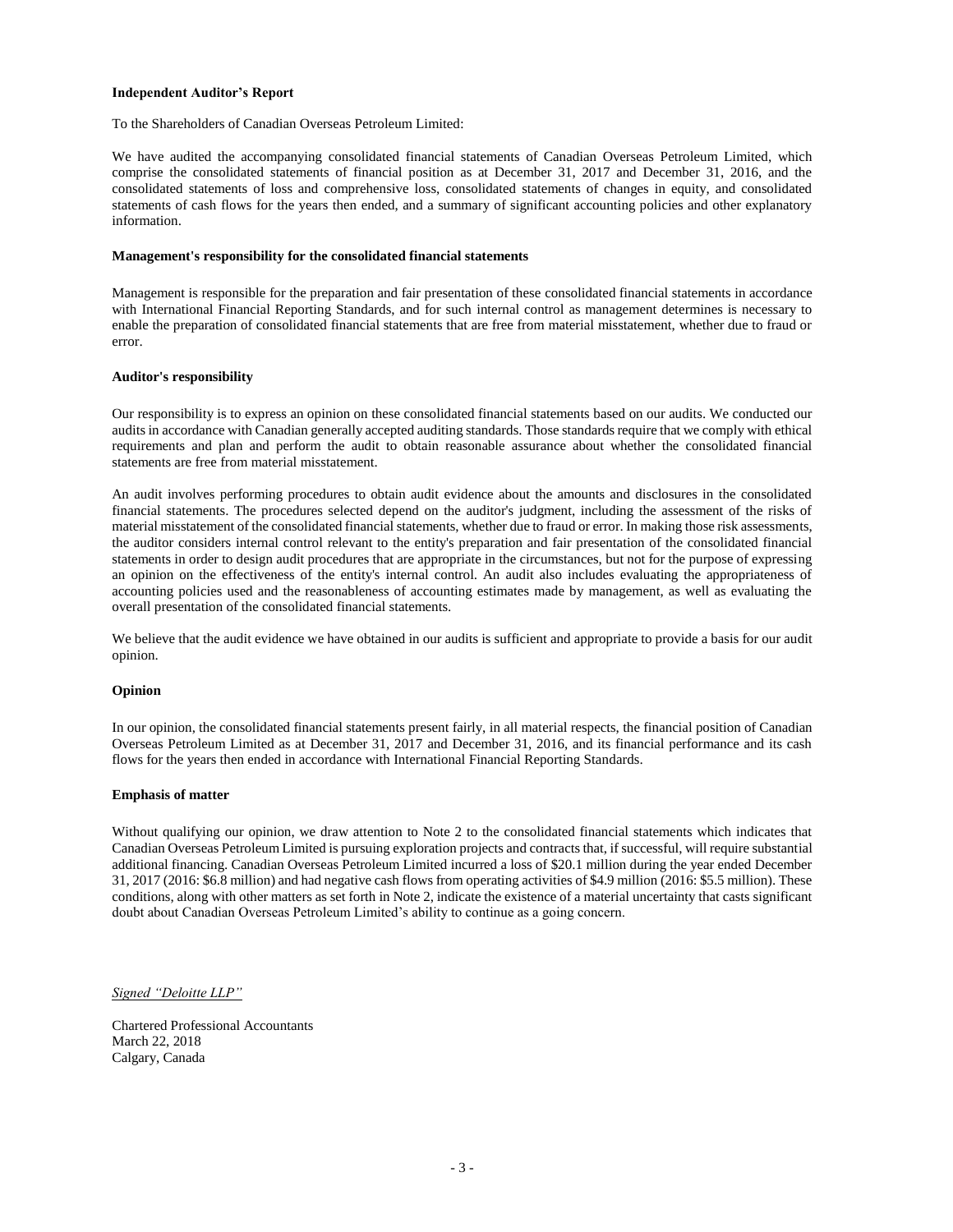# **Canadian Overseas Petroleum Limited Consolidated Statements of Financial Position (in thousands of United States dollars)**

| As at                                             | December 31,<br>2017 | December 31,<br>2016 |
|---------------------------------------------------|----------------------|----------------------|
| <b>Assets</b>                                     |                      |                      |
| Current                                           |                      |                      |
| Cash and cash equivalents (note 4)                | 4,060<br>\$          | \$<br>2,565          |
| Accounts receivable                               | 36                   | 210                  |
| Prepaid expenses                                  | 214                  | 179                  |
|                                                   | 4,310                | 2,954                |
| Deposits and prepayments                          | 44                   | 48                   |
| Exploration and evaluation assets (note 6)        |                      | 15,407               |
| Office equipment                                  | 60                   | 71                   |
| Long-term receivable                              | 232                  |                      |
|                                                   | \$4,646              | \$18,480             |
| <b>Liabilities</b>                                |                      |                      |
| Current                                           |                      |                      |
| Accounts payable and accrued liabilities (note 7) | \$<br>1,208          | \$<br>991            |
|                                                   | 1,208                | 991                  |
| Derivative liability (note $8(a)$ )               | 227                  | 335                  |
|                                                   | 1,435                | 1,326                |
| <b>Shareholders' Equity</b>                       |                      |                      |
| Share capital (note 8)                            | 133,650              | 124,874              |
| Warrants (note $8(b)$ )                           |                      | 2,612                |
| Contributed capital reserve (note $8(c)$ )        | 50,394               | 50,111               |
| Deficit                                           | (178, 595)           | (158, 448)           |
| Accumulated other comprehensive loss              | (2, 238)             | (1,995)              |
|                                                   | 3,211                | 17,154               |
|                                                   | 4,646<br>\$          | 18,480<br>\$         |

### **Nature of operations** *(note 1)* **Going concern** *(note 2)* **Commitments and contractual obligations** *(note 10)*

See accompanying notes to the consolidated financial statements.

**Approved on behalf of the Board:** *Signed "Arthur S. Millholland" Signed "John F. Cowan"* Director Director Director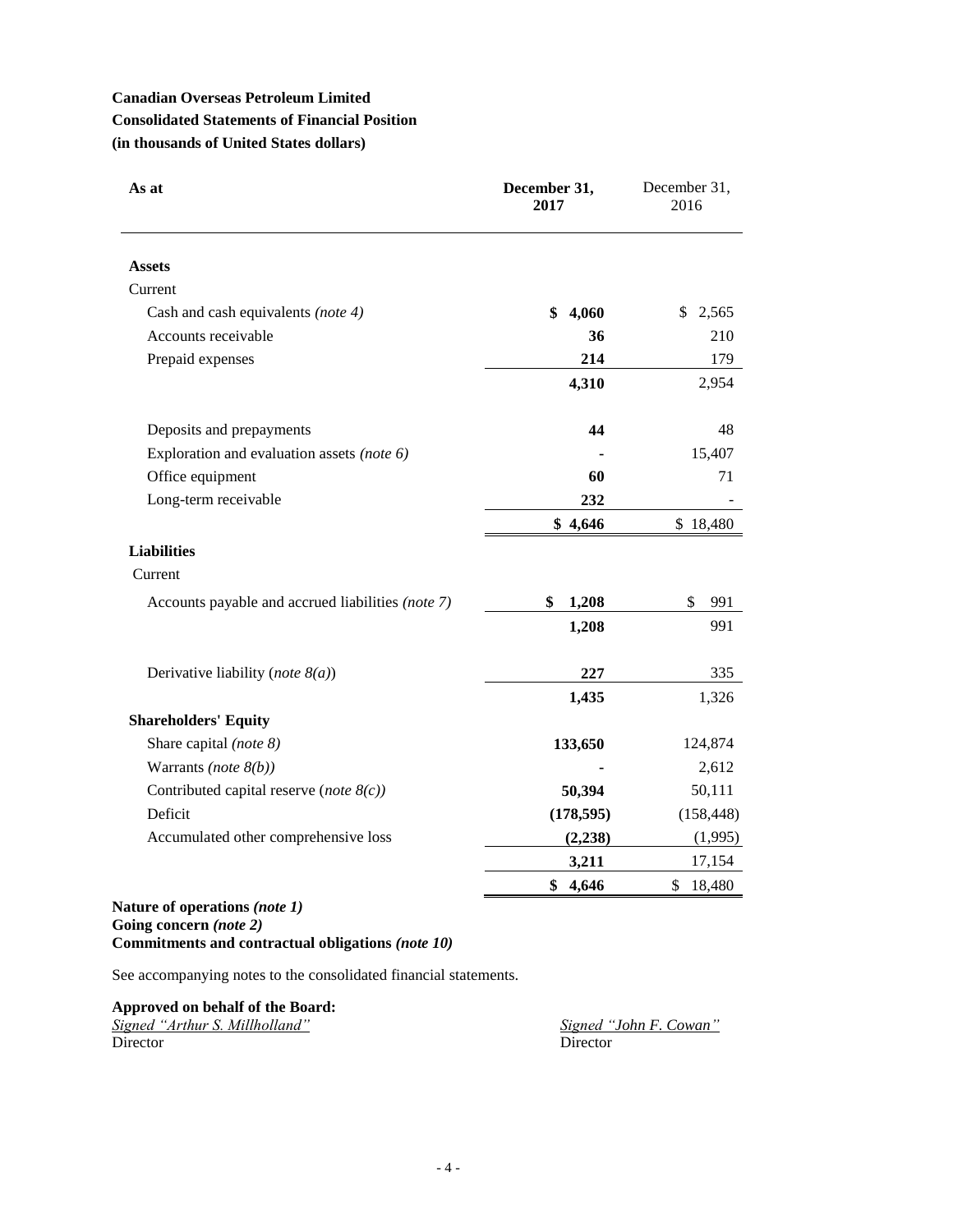### **Canadian Overseas Petroleum Limited**

## **Consolidated Statements of Loss and Comprehensive Loss**

# **(in thousands of United States dollars, except per share amounts)**

| For the years ended December 31                                | 2017             | 2016          |
|----------------------------------------------------------------|------------------|---------------|
| <b>Operations</b>                                              |                  |               |
| Derecognition of exploration and evaluation assets<br>(note 6) | \$<br>(15, 642)  | \$<br>(1,321) |
| Pre-license costs                                              | (372)            |               |
| Administrative                                                 | (4,591)          | (5,182)       |
| Depreciation                                                   | (22)             | (40)          |
| Stock-based compensation                                       | (283)            | (2,097)       |
|                                                                | (20, 910)        | (8,640)       |
| <b>Finance income and costs</b>                                |                  |               |
| Interest income                                                | $\boldsymbol{9}$ | 26            |
| Derivative gain (note 8)                                       | 436              | 2,126         |
| Foreign exchange gain / (loss)                                 | 394              | (193)         |
|                                                                | 839              | 1,959         |
| Loss before investments in joint ventures                      | (20,071)         | (6,681)       |
| Loss on investment in joint venture (note $5$ )                | (76)             | (80)          |
| Net loss                                                       | (20, 147)        | (6,761)       |
| (Loss) / gain on translation of foreign                        |                  |               |
| subsidiaries                                                   | (243)            | 467           |
| Comprehensive loss                                             | \$<br>(20, 390)  | \$<br>(6,294) |
|                                                                |                  |               |
| Loss per share (basic and diluted)                             | \$<br>(0.02)     | \$<br>(0.01)  |
| Weighted average number of shares                              |                  |               |
| outstanding                                                    | 1,032,240,720    | 566,935,628   |

See accompanying notes to the consolidated financial statements.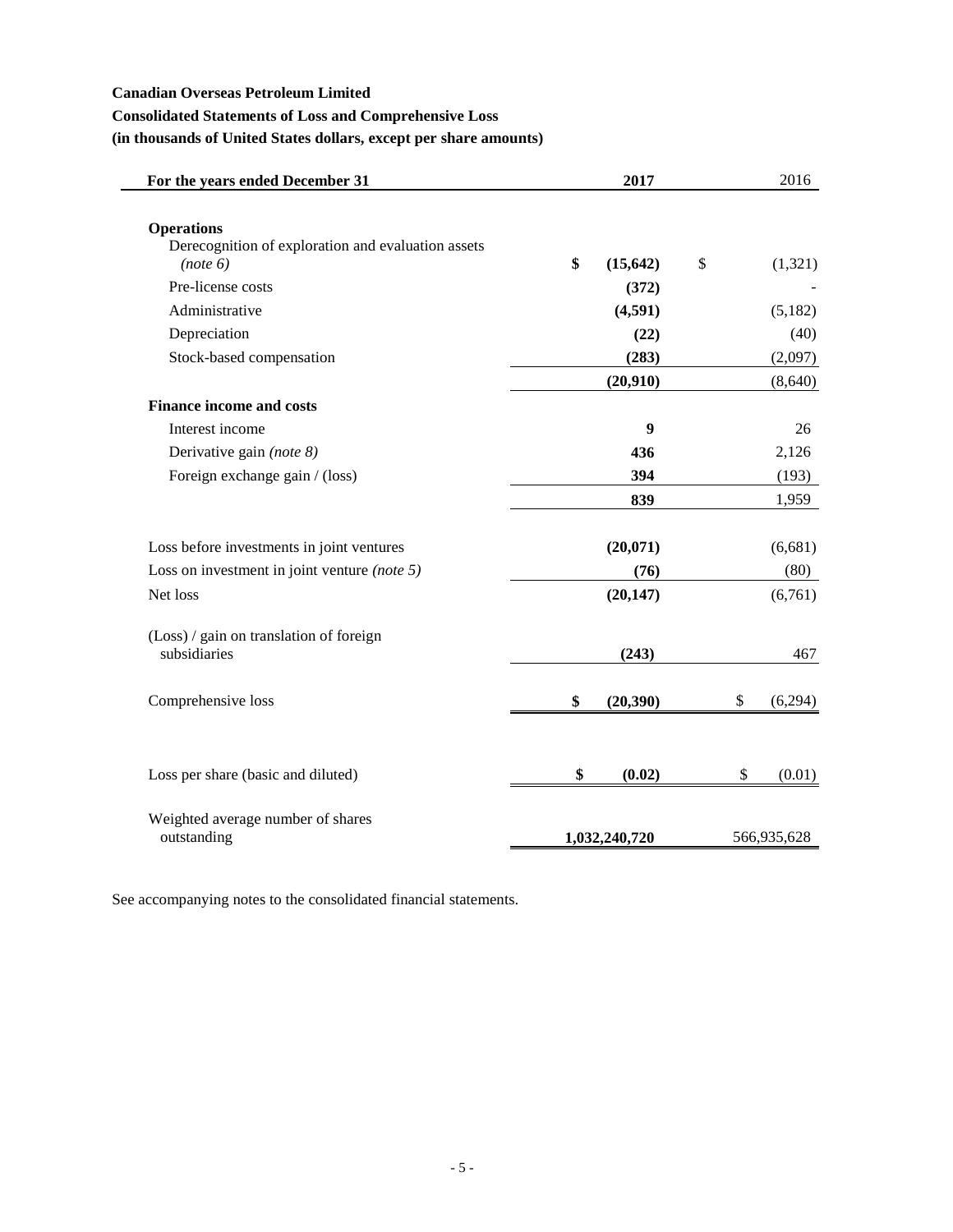## **Canadian Overseas Petroleum Limited**

# **Consolidated Statements of Changes in Equity**

**(in thousands of United States dollars)**

|                                                                                                                     | <b>Share</b><br>Capital | <b>Warrants</b> | <b>Contributed</b><br>Capital<br><b>Reserve</b> | <b>Deficit</b> | <b>Accumulated</b><br>Comprehensive | <b>Other</b><br>Loss <sup>(1)</sup> | <b>Total</b><br><b>Equity</b> |
|---------------------------------------------------------------------------------------------------------------------|-------------------------|-----------------|-------------------------------------------------|----------------|-------------------------------------|-------------------------------------|-------------------------------|
| <b>Balance at January 1, 2015</b>                                                                                   | \$120,730               | \$<br>2,612     | \$48,014                                        | \$ (151,687)   |                                     |                                     | \$ (2,462) \$ 17,207          |
| Comprehensive loss<br>for the year                                                                                  |                         |                 |                                                 | (6,761)        |                                     | 467                                 | (6,294)                       |
| Issued further to Offerings -<br>net of issue cost and<br>valuation of warrants<br>classified as derivatives        | 2,875                   |                 |                                                 |                |                                     |                                     | 2,875                         |
| Issued further to exercise of<br>Warrants - including<br>valuation of warrants<br>exercised                         | 1,269                   |                 |                                                 |                |                                     |                                     | 1,269                         |
| <b>Stock Options granted</b>                                                                                        |                         |                 | 2,097                                           |                |                                     |                                     | 2,097                         |
| Balance at December 31, 2016 \$124,874                                                                              |                         | \$<br>2,612     | \$50,111                                        | \$(158, 448)   |                                     | \$(1,995)                           | \$17,154                      |
| <b>Comprehensive loss</b><br>for the year                                                                           |                         |                 |                                                 | (20, 147)      |                                     | (243)                               | (20, 390)                     |
| <b>Issued further to Offerings -</b><br>net of issue cost and<br>valuation of warrants<br>classified as derivatives | 6,164                   |                 |                                                 |                |                                     |                                     | 6,164                         |
| Fair value of warrants that<br>expired unexercised                                                                  | 2,612                   | (2,612)         |                                                 |                |                                     |                                     |                               |
| <b>Stock Options granted</b>                                                                                        |                         |                 | 283                                             |                |                                     |                                     | 283                           |
| <b>Balance at December 31, 2017</b>                                                                                 | \$133,650               | \$              | \$50,394                                        | \$(178,595)    | \$                                  | (2, 238)                            | \$<br>3,211                   |

**(1)**As at December 31, 2016 and December 31, 2017 the accumulated other comprehensive loss balance consists of unrealized foreign exchange on translation of foreign subsidiaries.

See accompanying notes to the consolidated financial statements.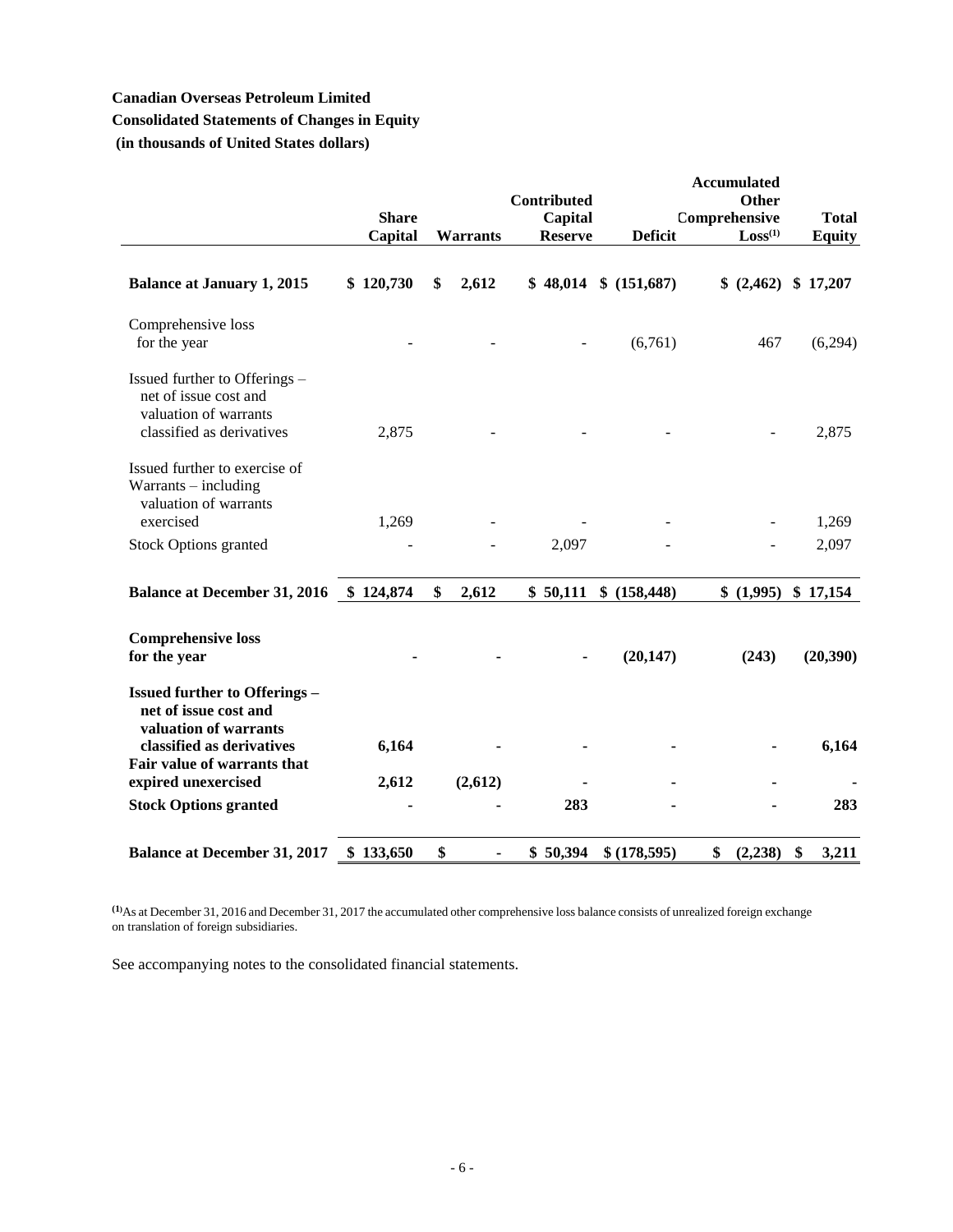# **Canadian Overseas Petroleum Limited Consolidated Statements of Cash Flows (in thousands of United States dollars)**

| For the years ended December 31                                                       | 2017            | 2016          |
|---------------------------------------------------------------------------------------|-----------------|---------------|
| <b>Cash Used In Operating Activities</b>                                              |                 |               |
| Net loss                                                                              | \$<br>(20, 147) | \$<br>(6,761) |
| Interest income                                                                       | (9)             | (26)          |
| Add (deduct) non-cash items:                                                          |                 |               |
| Derivative gain (note 8)                                                              | (436)           | (2,126)       |
| Depreciation                                                                          | 22              | 40            |
| Stock-based compensation (note $8(c)$ )                                               | 283             | 2,097         |
| Derecognition of exploration and evaluation assets                                    | 15,642          | 1,321         |
| Unrealized foreign exchange (gain) / loss                                             | (432)           | 342           |
| Loss on investment in joint venture (note $5$ )                                       | 76              | 80            |
|                                                                                       | (5,001)         | (5,033)       |
| Net change in non-cash working capital (note 14)                                      | 128             | (451)         |
|                                                                                       | (4, 873)        | (5,484)       |
| <b>Financing Activities</b>                                                           |                 |               |
| Issuance of common shares, net of issue costs                                         |                 |               |
| (note 8)                                                                              | 6,469           | 6,543         |
|                                                                                       | 6,469           | 6,543         |
| <b>Investing Activities</b>                                                           |                 |               |
| Additions to office equipment                                                         | (11)            | (4)           |
| Additions to exploration and evaluation assets<br>(note 6)                            | (235)           | (273)         |
| Additions to investment in joint venture (note $5$ )                                  | (76)            | (80)          |
| Interest income                                                                       | 9               | 26            |
|                                                                                       | (313)           | (331)         |
| Increase in cash and cash equivalents                                                 |                 | 728           |
| during the year                                                                       | 1,283           |               |
| Effect of foreign exchange on cash and cash<br>equivalents held in foreign currencies | 212             | (178)         |
| Cash and cash equivalents, beginning of year                                          | 2,565           | 2015          |
| Cash and cash equivalents, end of year                                                | \$<br>4,060     | \$<br>2,565   |

See accompanying notes to the consolidated financial statements.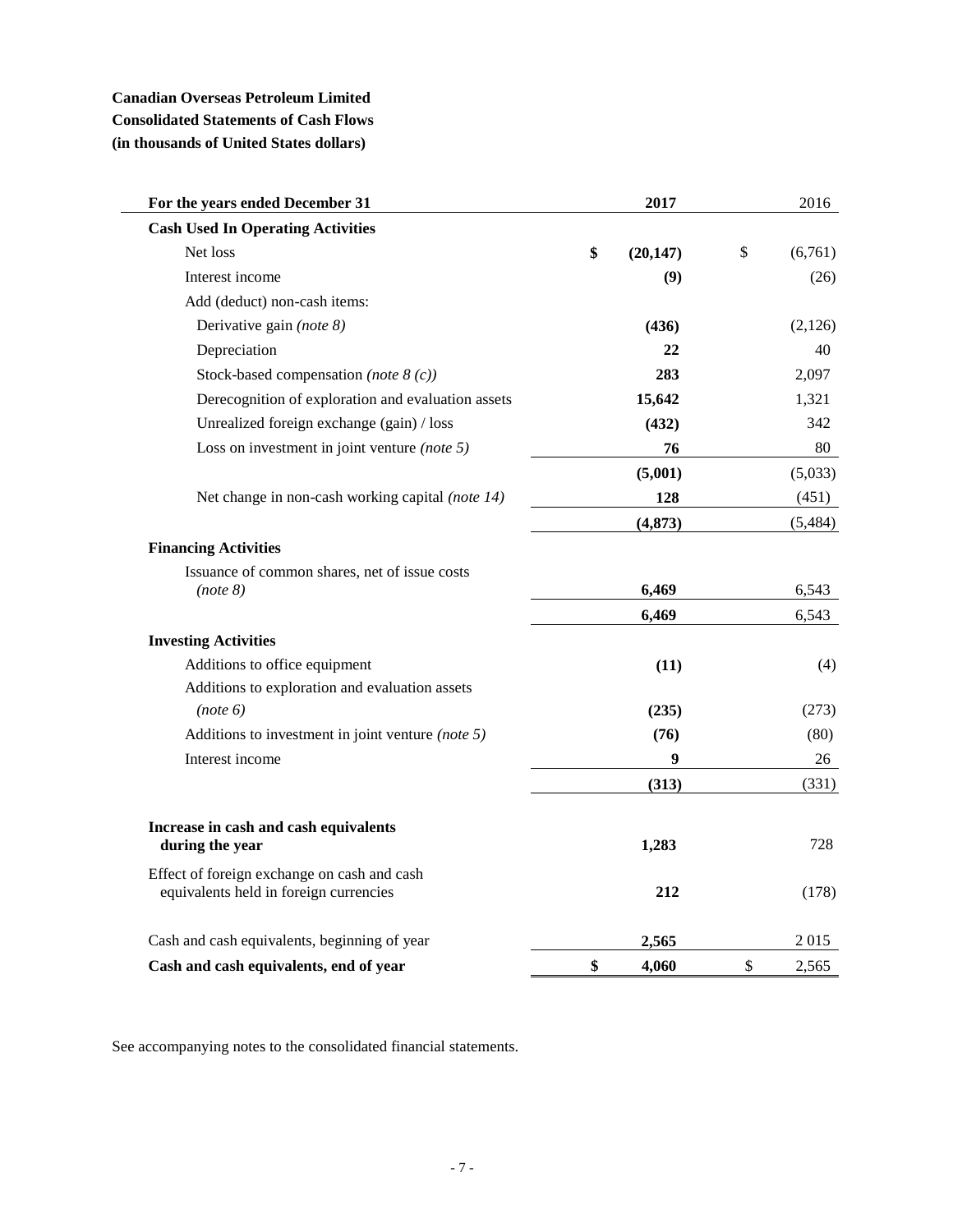### **1. NATURE OF OPERATIONS**

Canadian Overseas Petroleum Limited ("COPL" or the "Company"), is a widely-held publicly traded company incorporated and domiciled in Canada. The Company's common shares are traded on the TSX Venture Exchange in Canada and the London Stock Exchange in the UK. The Company's registered office is in Calgary, Alberta at 400, 444 – 7th Avenue S.W.

COPL and its subsidiaries are involved in the identification, acquisition, exploration and development of oil and natural gas offshore reserves. As at December 31, 2017, the Company has the following subsidiaries, all of which are wholly-owned directly or indirectly:

- COPL Technical Services Limited, which is involved in providing technical and administrative services to the COPL group of companies;
- Canadian Overseas Petroleum (UK) Limited ("COPL UK"), incorporated in the United Kingdom ("UK") provides technical and projects related services to the COPL group of companies;
- Canadian Overseas Petroleum (Bermuda Holdings) Limited, Canadian Overseas Petroleum (Bermuda) Limited ("COPL B") and Canadian Overseas Petroleum (Namibia) Limited, which were incorporated to conduct operations in offshore Liberia and elsewhere in Africa.
- Canadian Overseas Petroleum (Ontario) Limited ("COPL Ontario") which was incorporated on December 15, 2017 for the purpose of an anticipated operation in Canada.

The Company, along with an unrelated company, Shoreline Energy International Limited, incorporated Shoreline Canoverseas Petroleum Development Corporation Limited ("ShoreCan") in October 2014 in Bermuda to focus on acquisitions of upstream oil and gas exploration, development and producing assets in Africa. Both partners hold a 50% interest in the joint venture.

### **2. BASIS OF PREPARATION AND GOING CONCERN**

### *Basis of Preparation and Compliance*

The Company's consolidated financial statements ("financial statements") for the years ended December 31, 2017 and 2016 have been prepared in accordance with International Financial Reporting Standards ("IFRS").

The Company's consolidated financial statements have been prepared on an historical cost basis, except for certain financial assets and liabilities that have been measured at fair value.

These consolidated financial statements are presented in United States dollars ("\$"), which is both the functional and presentation currency. All financial information presented in tables has been rounded to the nearest thousand United States dollars except where otherwise indicated.

### *Going Concern*

These financial statements are prepared on a going concern basis which assumes that the Company will be able to realize its assets and discharge its liabilities in the normal course of business.

Currently, the Company does not have material cash inflows and/or adequate financing to develop profitable operations. The Company is pursuing exploration projects and contracts that will require substantial additional financing before they are able to generate positive operating cash flows. Accordingly, the Company's continued successful operations are dependent on its ability to obtain additional financing. There is no assurance that the Company will be able to obtain adequate financing in the future or that such financing will be obtained on terms advantageous to the Company. With no assurance that financing will be obtained in 2018, there is material uncertainty that may cast substantial doubt on the business' ability to continue as a going concern. These financial statements do not give effect to adjustments that would be necessary to the carrying values and classifications of assets and liabilities should the Company be unable to continue as a going concern.

The financial statements were authorized for issue by the Company's Board of Directors on March 22, 2018.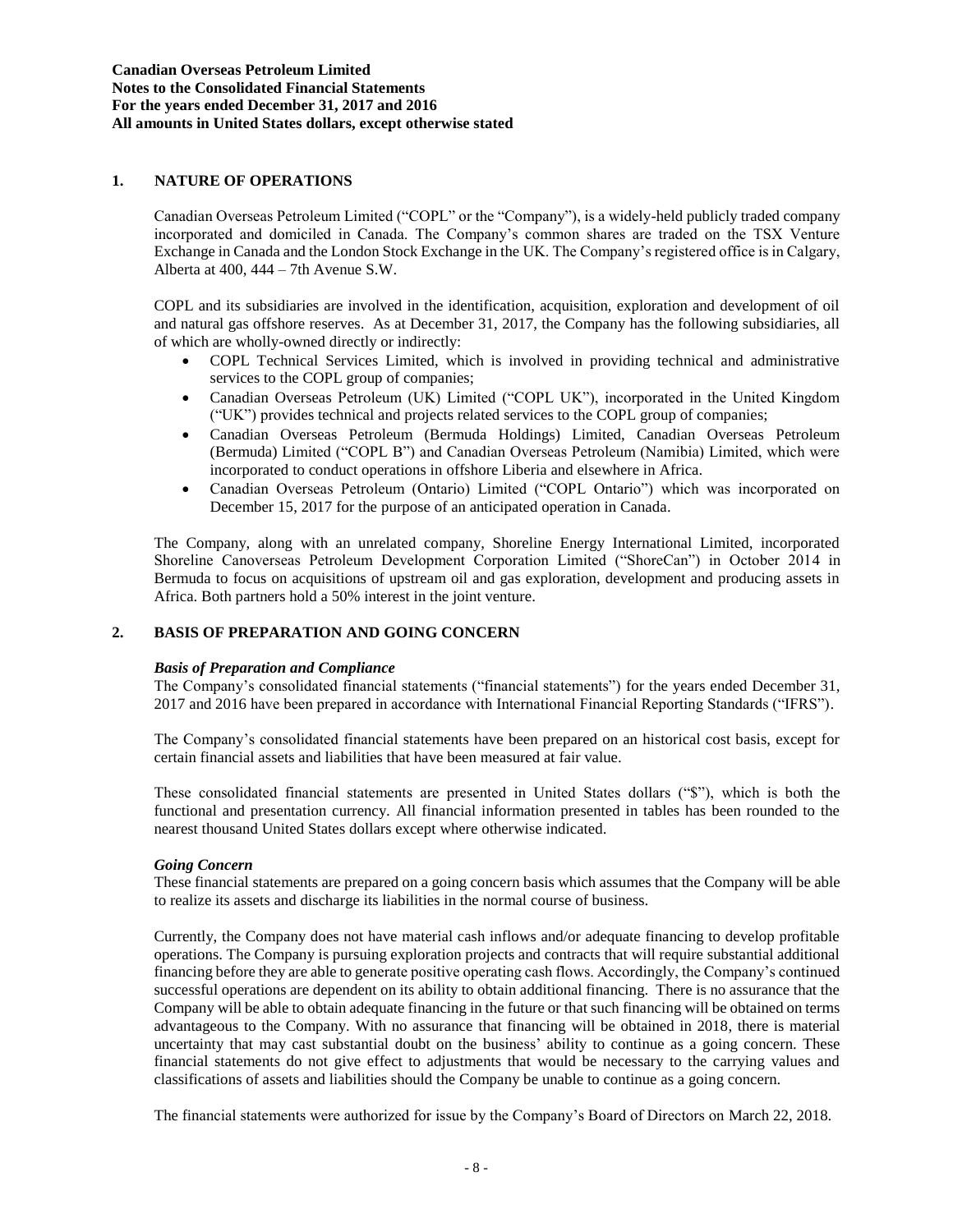# **3. SIGNIFICANT ACCOUNTING POLICIES**

#### *Basis of consolidation*

The consolidated financial statements include the financial statements of COPL and its subsidiaries.

Subsidiaries are fully consolidated from the date of acquisition, being the date on which the Company obtains control, and continue to be consolidated until the date that such control ceases. All intercompany transactions and balances have been eliminated on consolidation.

### *Cash and Cash Equivalents*

Cash and cash equivalents include cash held at banks, cash in trust, bankers' acceptances, short-term deposits with an original maturity of three months or less, and credit card deposits.

#### *Office Equipment*

Office furniture and equipment is stated at purchase price net of accumulated impairment losses and accumulated depreciation. Depreciation is calculated on a straight line basis over estimated useful life.

#### *Foreign Currency Translation*

The consolidated financial statements are presented in United States dollars, which is currently the Company's functional and reporting currency.

Transactions denominated in foreign currencies are translated at the exchange rate prevailing on the transaction date. At each period end, monetary assets and liabilities denominated in a foreign currency are translated at the exchange rate prevailing at the period end date. All differences are recognized in net earnings. Non-monetary assets, liabilities and transactions denominated in a foreign currency and measured at historical cost are translated at the exchange rate in effect at the transaction date. Non-monetary items measured at fair value are translated using the exchange rates at the date when the fair value was determined.

For the purpose of consolidation, assets and liabilities of foreign subsidiaries are translated from their functional currency to United States dollars using the exchange rate prevailing at the period end date. The statements of comprehensive loss and cash flows are translated using the average exchange rates for the period. Foreign exchange differences resulting from such transactions are recorded in Shareholders' Equity as accumulated other comprehensive loss.

#### *Revenue Recognition*

The Company recognizes interest income as it is earned.

### *Pre-License Costs*

The Company expenses amounts incurred in the evaluation and development of potential business ventures until the related business arrangements are consummated. The costs incurred prior to the award of oil and gas licenses, concessions and other exploration rights are recognized as an expense in the period incurred.

### *Exploration and Evaluation ("E&E")*

The cost of exploring, appraising and evaluating oil and gas properties, including costs of farming into or acquiring the rights to explore, geological and geophysical studies, seismic data and modeling, exploration and/or appraisal drilling and directly related overheads are capitalized and classified as intangible E&E assets. These costs are accumulated in cost centers by field or project in anticipation of future allocation to Cash Generating Units.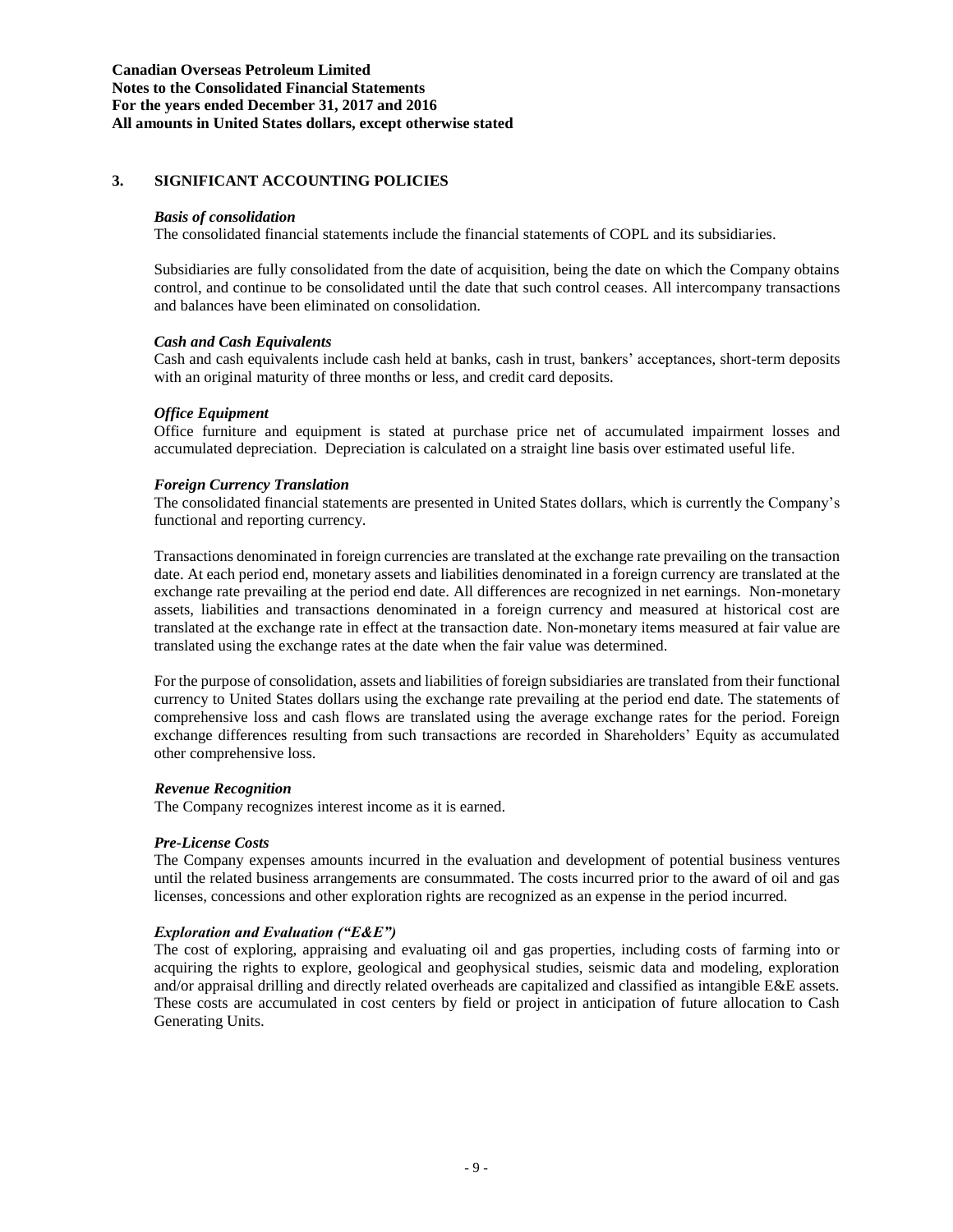#### *Exploration and Evaluation ("E&E") (continued)*

The E&E phase of a particular project is completed when either the technical feasibility and commercial viability of extracting oil or gas are demonstrable for the project or there is no prospect of a positive outcome for the project. E&E assets with commercial reserves will be reclassified to development and production assets and the carrying amounts will be assessed for impairment and adjusted (if appropriate) to their estimated recoverable amounts. If commercial reserves are not discovered, the E&E asset is written off to exploration expenses in the statement of comprehensive loss.

#### *Joint Arrangements*

Certain of the Company's activities are conducted through joint arrangements in which two or more parties have joint control. A joint arrangement is classified as either a joint operation or a joint venture, depending on the rights and obligations of the parties to the arrangement.

Joint operations arise when the Company has a direct ownership interest in jointly controlled assets and obligations for liabilities. The consolidated financial statements include the Company's proportionate share of the assets, liabilities, revenues, expenses, and cash flows of this type of arrangement.

Joint ventures arise when the Company has rights to the net assets of the arrangement. For these arrangements the Company uses the equity method of accounting and recognizes initial and subsequent investments at cost, adjusting for the Company's share of the joint venture's income or loss, less dividends received thereafter. The transactions between the Company and the joint venture are assessed for recognition in accordance with IFRS.

Under the equity method, losses from the joint venture are applied against the carrying amount of the investment and any loans to the associate that are considered part of the net investment. When the Company's share of losses in a jointly controlled entity exceeds the Company's interest, the Company discontinues recognizing its share of future losses. The Corporation does not recognize further losses unless a legal or constructive obligation exists. If the joint venture subsequently reports profits, the entity resumes recognizing its share of those profits only after its share of the profits equals the share of losses not recognized. Revenue is only recorded when collection is reasonably assured.

Joint ventures are tested for impairment whenever objective evidence indicates that the carrying amount of the investment many not be recoverable under the equity method of accounting. The impairment amount is measured as the difference between the carrying amount of the investment and the higher of its fair value less costs of disposal and its value in use. Impairment losses are reversed in subsequent periods if the amount of the loss decreases and the decrease can be related objectively to an event occurring after the impairment was recognized.

#### *Stock-Based Compensation*

The Company issues equity-settled stock options to its employees, directors and consultants and follows the fair value method of accounting. A Black-Scholes option-pricing model is used to determine the fair value of the award at the time the options are granted. The related expense is charged to the consolidated statement of comprehensive loss with a corresponding increase in equity as contributed capital reserve over the vesting term. Consideration received on the exercise of an option is credited to share capital, along with the related stockbased compensation previously recognized in contributed capital reserve.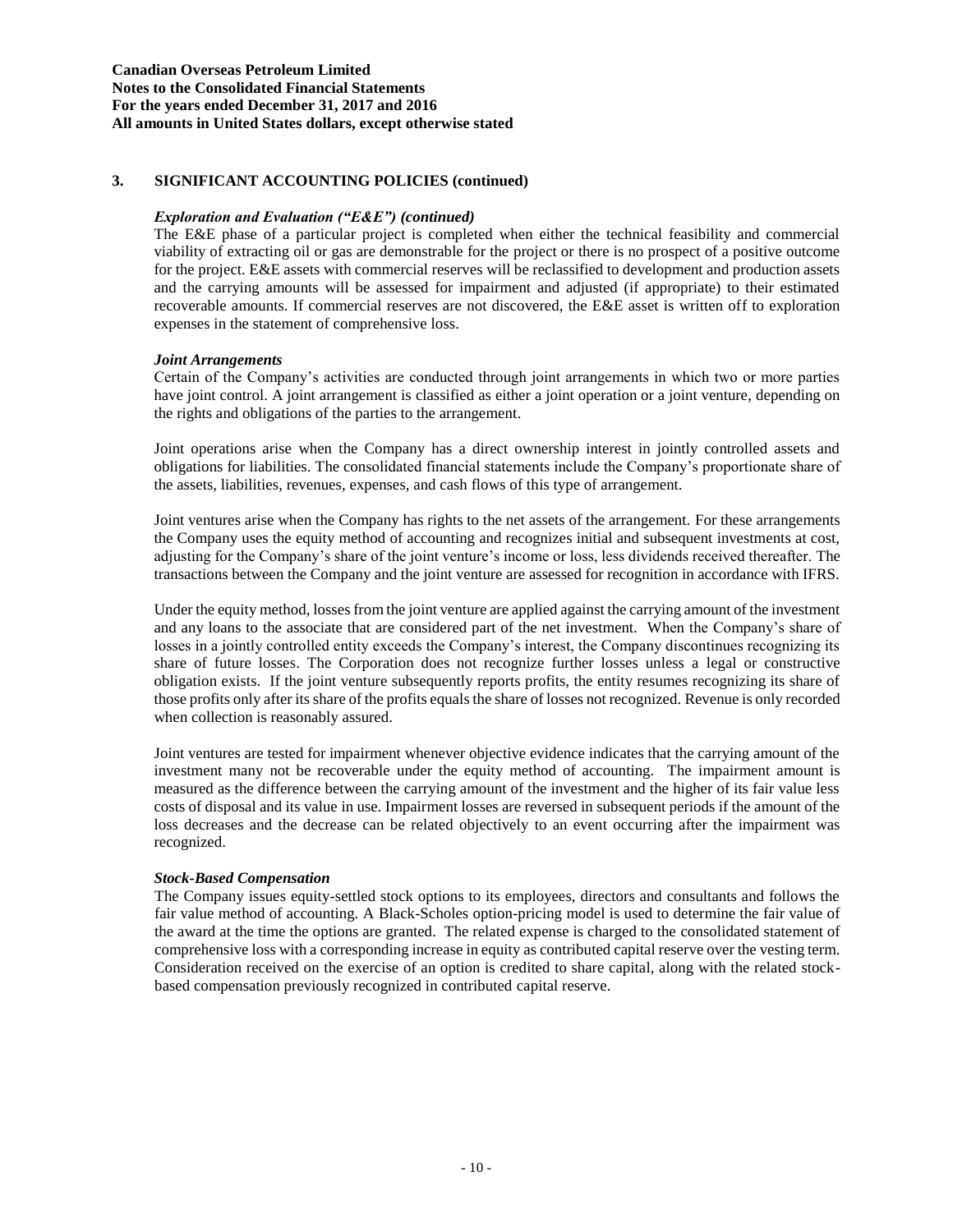#### *Leases*

Rent payable for assets under operating lease is charged to the statement of comprehensive loss on a straightline basis over the lease term.

### *Per Share Data*

Basic net income (loss) per share is calculated using the weighted average number of shares outstanding during the year. The treasury stock method is used to calculate diluted earnings per share. This method assumes that only in-the-money stock options and warrants are exercised and that any proceeds would be used to purchase common shares at the average market price during the year.

#### *Financial Instruments*

The Company has classified each financial instrument into one of the following categories: financial assets and liabilities at Fair Value Through Profit and Loss ("FVTPL"), loans and receivables, financial assets availablefor-sale, financial assets held-to-maturity and financial liabilities measured at amortized cost. All financial instruments are initially recognized at fair value on the statement of financial position, except in the case of "financial liabilities measured at amortized cost", which are initially measured at fair value net of directly attributable transaction costs. Subsequent measurement of financial instruments is based on their classification.

Financial assets and liabilities at FVTPL are subsequently measured at fair value with changes in those fair values recognized in net earnings. Financial assets "available-for-sale" are subsequently measured at fair value with changes in fair value recognized in other comprehensive income, net of tax.

Financial assets "held-to-maturity", "loans and receivables" and "financial liabilities measured at amortized cost" are subsequently measured at amortized cost using the effective interest method.

The Company determines the classification of its financial instruments at initial recognition and where allowed and appropriate, re–evaluates this designation at each financial year end.

#### *Deferred Income Tax*

The Company uses the liability method of accounting for income taxes, whereby deferred income tax assets and liabilities are recognized based on temporary differences between the tax basis of assets and liabilities and their carrying amount in the consolidated financial statements, and for unused tax loss carry-forwards.

Deferred tax assets and liabilities are measured using tax rates that have been enacted or substantively enacted at the statement of financial position date.

Deferred income tax assets are recognized only to the extent it is probable that taxable profit will be available to utilize the associated tax deductions.

Deferred income tax assets and deferred income tax liabilities are offset, if a legally enforceable right exists to offset current tax assets against current income tax liabilities and the deferred income taxes relate to the same taxable entity and the same tax jurisdiction.

#### *Significant accounting judgments and estimates*

The preparation of financial statements in accordance with IFRS requires management to make estimates and assumptions and to use judgment that affects the reported amounts of assets, liabilities, revenues and expenses. Estimates and judgments are continuously evaluated and are based on management's experience and other factors, including expectations of future events that are believed to be reasonable under the circumstances. Accordingly, actual results may differ from those estimated amounts and differences may be material.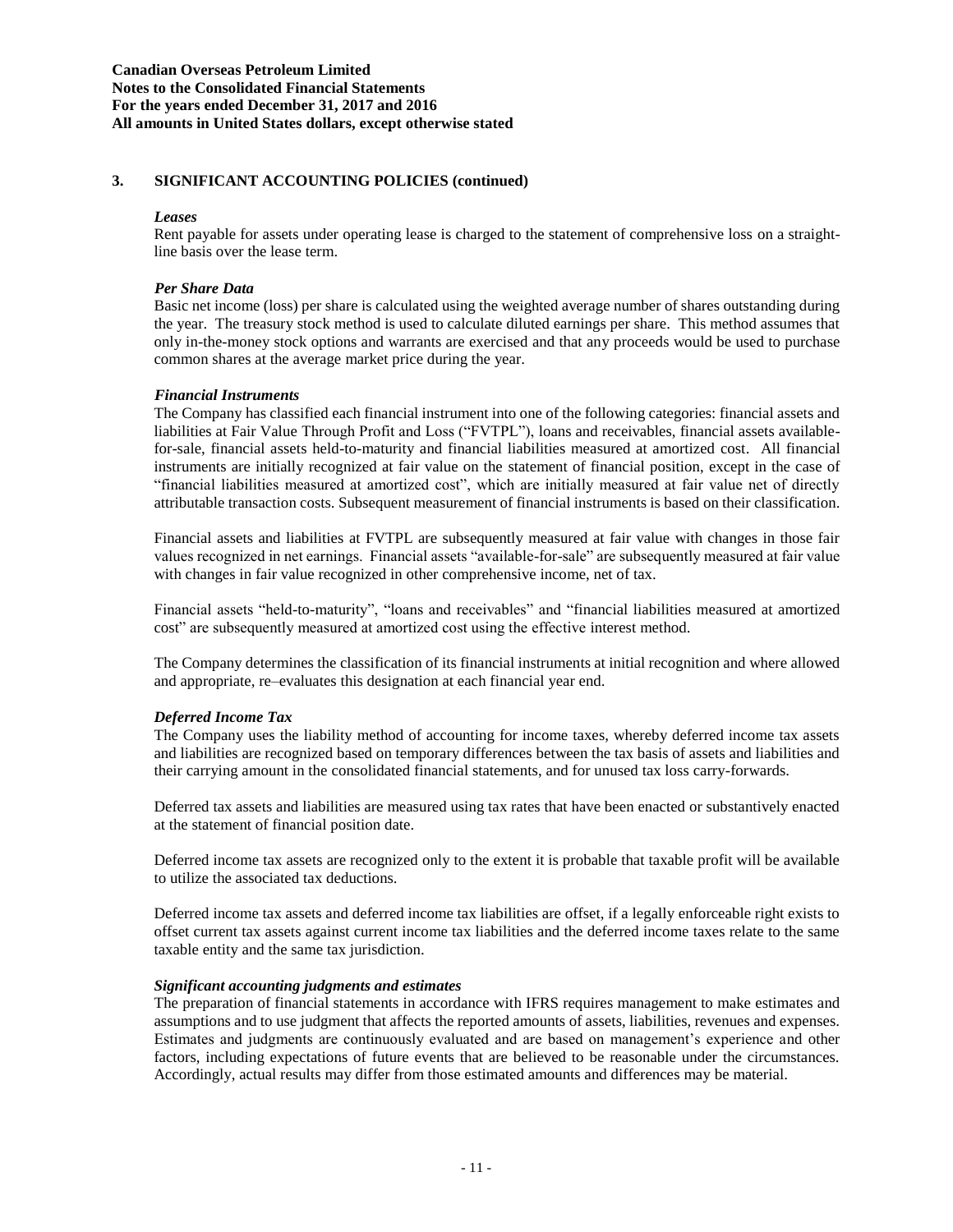#### *Significant accounting judgments and estimates (continued)*

In particular, significant areas of estimation uncertainty considered by management in preparing the consolidated financial statements are:

- Stock-based compensation, warrants and derivative liability the amounts recorded in respect of stock options granted, share purchase warrants granted and the derivative liability for warrants issued are based on the Company's estimation of their fair value, calculated using assumptions regarding the life of the option or warrant, interest rates and volatility. By their nature, these estimates and assumptions are subject to uncertainty, and the actual fair value of options or warrants may differ at any time;
- Impairment of assets E&E assets and office equipment are assessed for impairment annually and when circumstances suggest that the carrying amount might exceed the recoverable amount. These calculations require the use of estimates and assumptions and are subject to change as new information becomes available. Specifically for E&E assets, these estimates include future commodity prices, quantity of reserves and discount rates, as well as future development and operating expenses;
- Impairment of investment in joint venture After application of the equity method, the net investment in joint venture is assessed for impairment annually and when circumstances suggest that the carrying amount might exceed the recoverable amount. The Company assesses whether it is necessary to recognize any additional impairment loss with respect to its net investment in the joint venture or any other amount that does not constitute part of the net investment. These estimates include the market, economic, legal and political environment in which the joint venture operates, as well as changes in the joint venture's financial condition. Any reversal of impairment losses is recognized to the extent that the recoverable amount of the investment subsequently increases;
- Deferred income tax management assesses the likelihood that deferred income tax assets will be realized from future taxable earnings, and the amount of which is subject to measurement uncertainty; and
- Provisions, commitments and contingent liabilities amounts recorded as provisions and amounts disclosed as commitments and contingent liabilities are estimated based on the terms of the related contracts and management's best knowledge at the time of issuing the consolidated financial statements. The actual results ultimately may differ from those estimates as future confirming events occur.

Significant judgments are involved in the determination of the functional currency of the subsidiaries and the time when exploration and evaluation projects are complete and the technical feasibility and commercial viability of extracting oil or gas are demonstrable for the project or there is no prospect of a positive outcome for the project. Determining the type of joint arrangement as either a joint operation or a joint venture is based on management's determination of whether it has joint control over another entity and considerations include assessment of contractual agreements for unanimous consent of the parties on decision making of relevant activities. Once classified as a joint arrangement, management assesses whether it is structured through a separate vehicle and whether the legal form and contractual arrangements give the entity the direct right to the assets and obligations for the liabilities within the normal course of business, as well as the entity's rights to the economic benefit of assets and its involvement and responsibility for settling liabilities associated with the arrangement.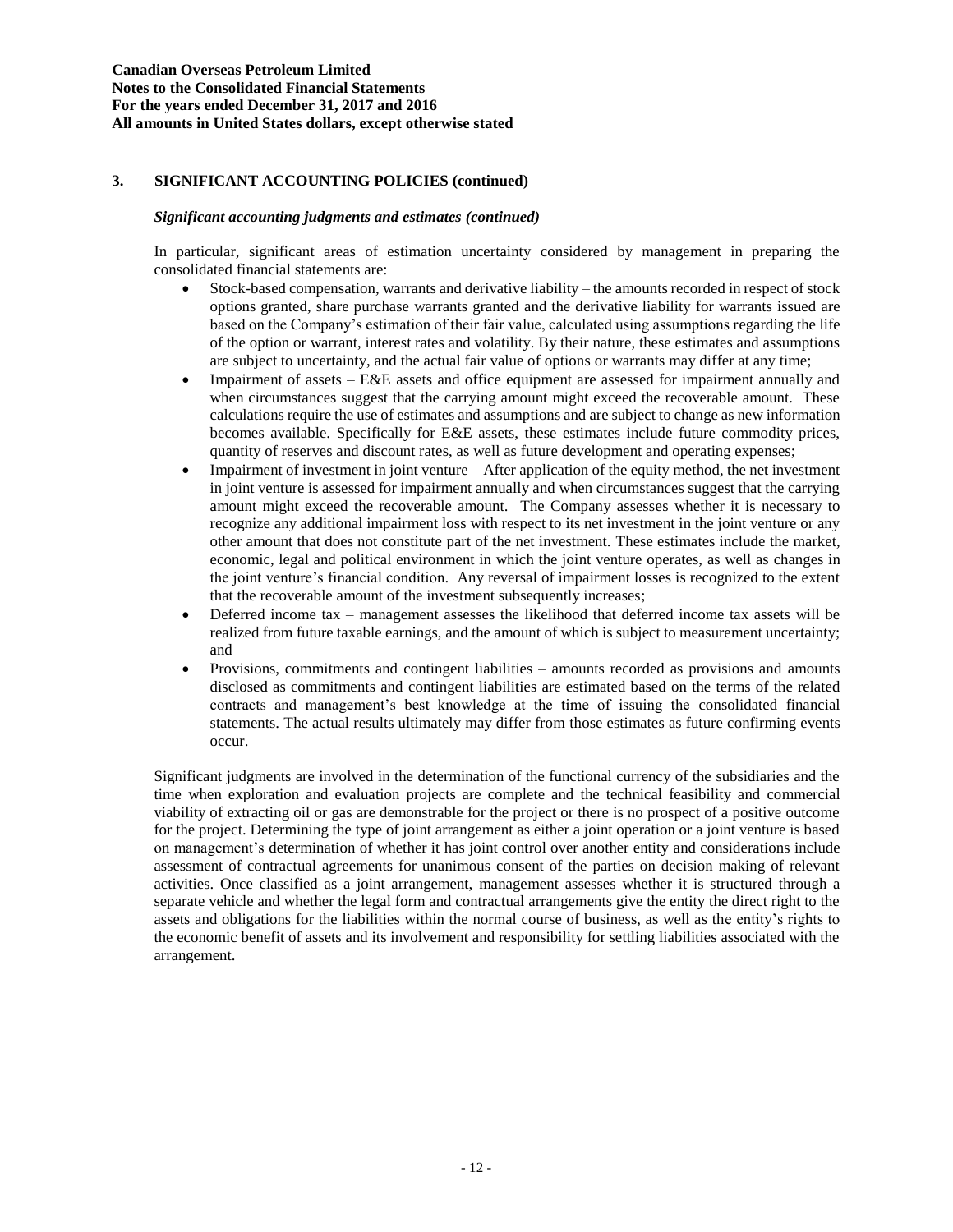#### *Future Accounting Standards*

#### *IFRS 9 -"Financial Instruments"*

In July 2014, the IASB issued final amendments to IFRS 9, replacing IAS 39, "Financial Instruments: Recognition and Measurement" ("IAS 39"). IFRS 9 introduces new requirements for the classification, measurement and impairment of financial assets, and new requirements related to hedge accounting. IFRS 9 uses a single approach to determine whether a financial asset is measured at amortized cost or fair value, and replaces the multiple category and measurement models in IAS 39. The categorization approach in IFRS 9 focuses on how an entity manages its financial instruments in the context of its business model, as well as the contractual cash flow characteristics of the financial assets. New hedge accounting requirements incorporated into IFRS 9 increase the scope of items that may qualify as a hedged item and changes the requirements of hedge effectiveness testing that must be met in order to apply hedge accounting. The requirements of IFRS 9 are effective for annual periods beginning on or after January 1, 2018. IFRS 9 replaced the multiple classification and measurement models for financial assets that existed under IAS 39 Financial Instruments, and the basis on which financial assets are measured determines their classification as either, at amortized cost, fair value through profit and loss, or fair value through other comprehensive income. Therefore, the adoption of this standard results in a reclassification of financial assets classified as loans and receivables to financial assets at amortized cost, however there is no impact to the measurement of these financial assets. Accordingly, the adoption of this standard will not have an impact on the Company's consolidated financial statements.

### *IFRS 15 - "Revenues from Contracts with Customers"*

In May 2014, the IASB and FASB jointly issued IFRS 15 "Revenue from Contracts with Customers," which replaces IAS 18 "Revenue," IAS 11 "Construction Contracts," and other revenue related interpretations. In April 2016, the IASB issued amendments to IFRS 15, clarifying the application of certain of its underlying principles, including the identification of a performance obligation, and the determination of whether a company is a principal or is acting as an agent in the provision of a good or service. The amendments became effective concurrent with the effective date of IFRS 15 on January 1, 2018. The implementation of IFRS 15 will not have a material effect on the Company's consolidated financial statements.

### *IFRS 2 - "Share-based Payment"*

In June 2016, the IASB issued amendments to IFRS 2, clarifying how to account for certain types of sharebased payment transactions, including the accounting for the effects of vesting and non-vesting conditions on the measurement of cash-settled share-based payments, accounting for share-based accounting transactions with a net settlement feature for withholding tax obligations, and accounting for modifications to the terms and conditions of a share-based payment that changes the classification of the share-based payment transaction from cash-settled to equity-settled. The IFRS 2 amendments are effective for annual periods beginning on or after January 1, 2018. The implementation of IFRS 2 will not have a material effect on the Company's consolidated financial statements.

#### *IFRS 16 - "Leases"*

In January 2016, the IASB issued IFRS 16 "Leases", which replaces IAS 17 "Leases". IFRS 16 eliminates the distinction between operating and financing leases and provides a single lessee accounting model that requires the lessee to recognize assets and liabilities for all leases on its balance sheet. Leases to explore for or use oil or natural gas are specifically excluded from the scope of IFRS 16. The standard is effective for annual periods beginning on or after January 1, 2019, with early adoption permitted if IFRS 15 has also been applied. The Company has not yet assessed the potential effect of the implementation of IFRS 16 on its consolidated financial statements.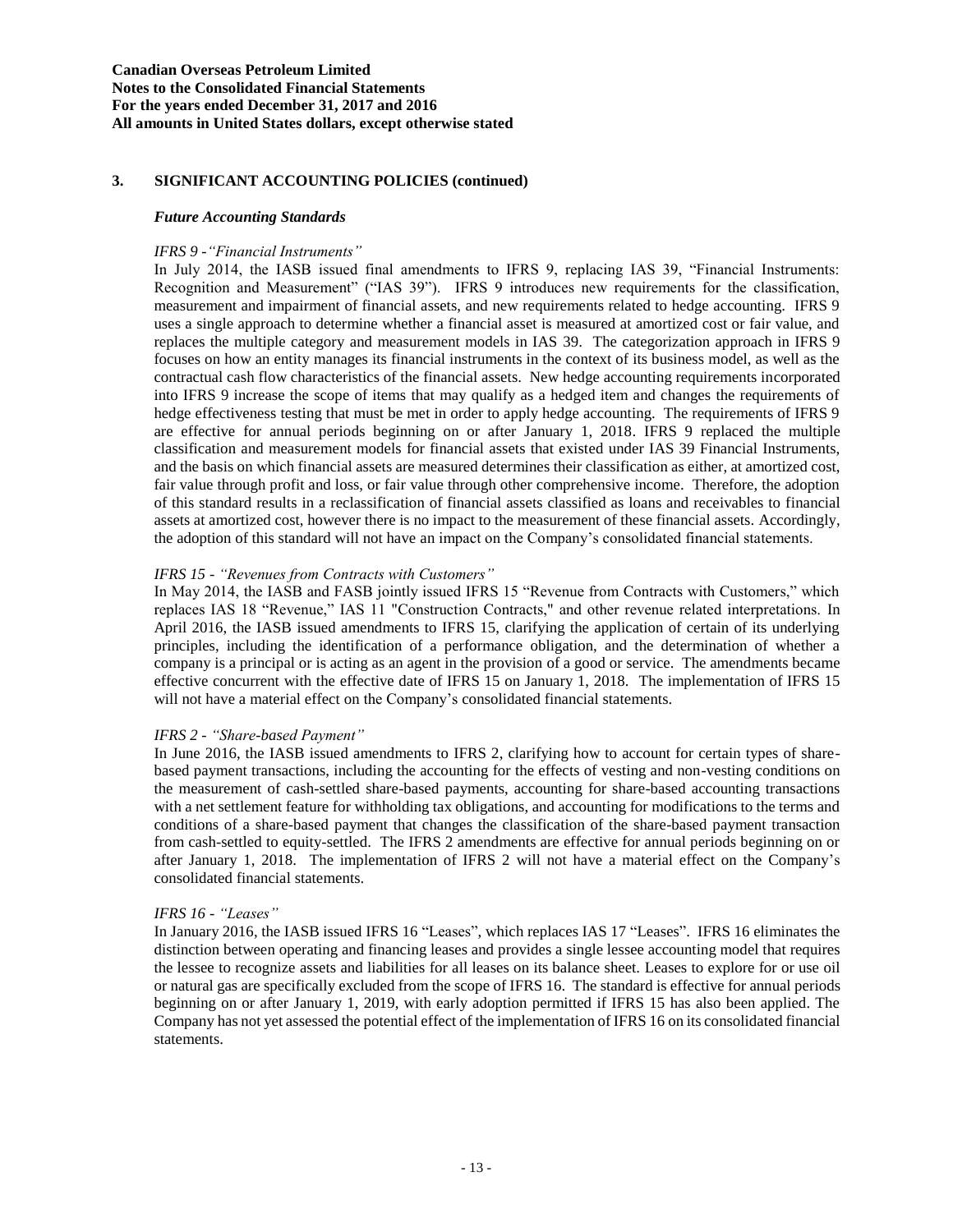## **4. CASH AND CASH EQUIVALENTS**

| (\$000's)            | December 31, 2017 | December 31, 2016 |
|----------------------|-------------------|-------------------|
| Cash                 | 1,891             | \$2,475           |
| Cash in trust        | 2,073             |                   |
| Credit card deposits | 96                | 90                |
|                      | 4,060             | \$ 2,565          |

Cash balances earn interest, whenever possible, at floating rates based on daily bank deposit rates.

Cash in trust of \$2.1 million as of December 31, 2017 represents a trust deposit held with the Company's lawyers in respect of a potential future transaction. There are no restrictions on this cash and the deposit is waiting further instructions from COPL.

Credit card deposits are bank deposits that cover the maximum credit limit available for corporate credit cards.

The fair value of cash and cash equivalents was \$4.1 million as at December 31, 2017 (\$2.6 million as at December 31, 2016). The Company deposits its cash with reputable Canadian and Bermuda banks. The Company did not have any overdraft facilities in place as at December 31, 2017, and December 31, 2016.

## **5. INVESTMENT IN JOINT VENTURE**

The Company currently holds a 50% interest in a jointly controlled entity, ShoreCan, focusing on acquisitions of upstream oil and gas exploration, development and producing assets in Africa. The determination of ShoreCan as a joint venture was based on ShoreCan's structure through a separate legal entity whereby neither the legal form nor the contractual arrangement give the owners rights to the assets and obligations for the liabilities within the normal course of business, nor does it give the rights to the economic benefits of the assets or responsibility for settling liabilities associated with the arrangement.

The Company and its joint venture partner signed a funding agreement, effective October 24, 2014 (the "Funding Agreement") providing financial support as needed in proportion to its interest (50% each) in ShoreCan for ShoreCan's expenses and obligations. The Funding Agreement does not impose any guarantees from the Company and/or its joint venture partner. Amounts advanced to ShoreCan under the terms of the Funding Agreement are unsecured and payable on or before October 24, 2020 contingent upon ShoreCan generating its own cash flows. Interest is charged monthly at an annual rate of 3.0% above 12 month USD LIBOR.

From time to time the Company or its joint venture partner pay for ShoreCan's general and administrative expenses on behalf of the other partner. As at December 31, 2017 the Company had a receivable from its joint venture partner in respect of overpaid ShoreCan's expenses of \$0.2 million that is recorded as a long term receivable.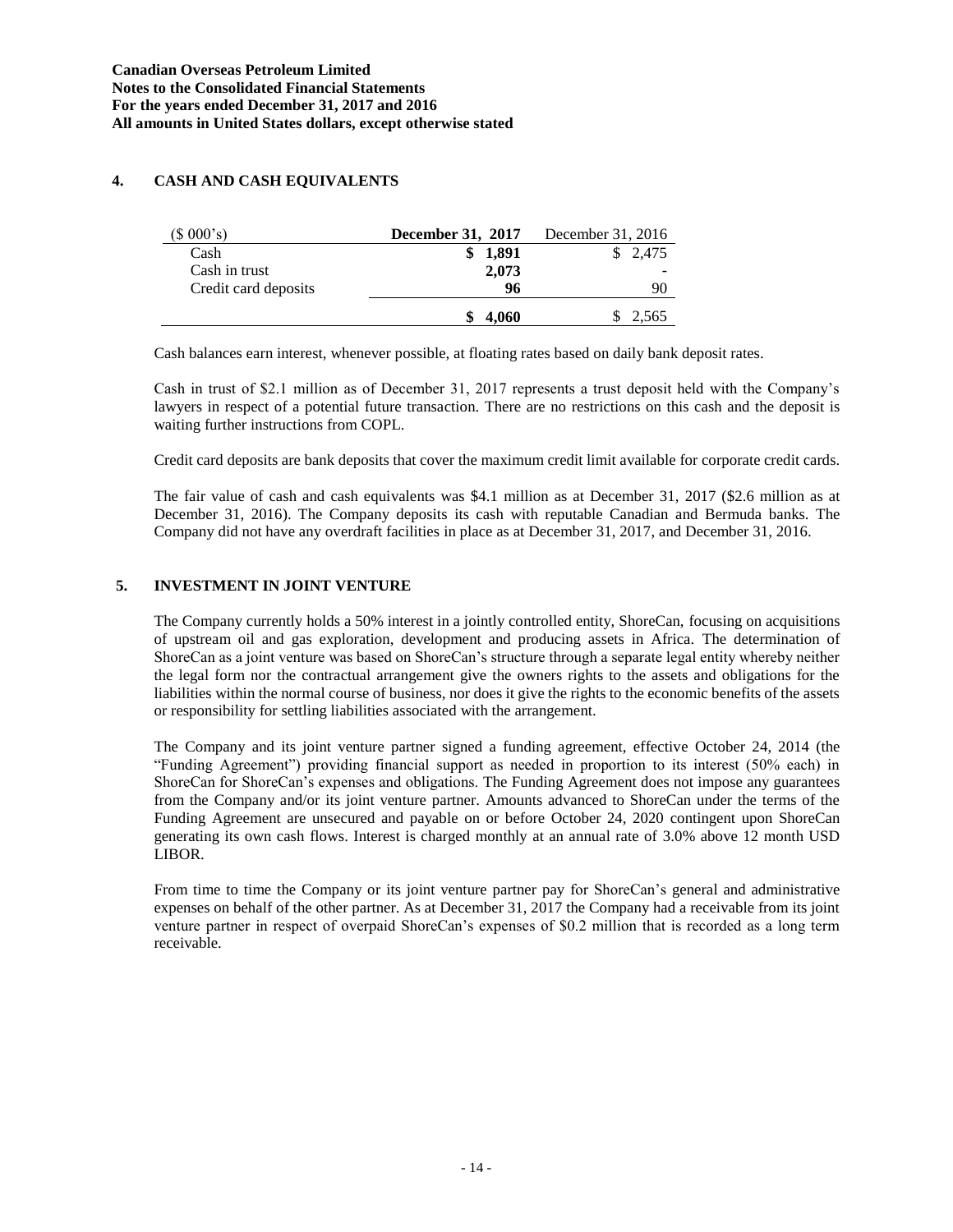## **5. INVESTMENT IN JOINT VENTURE (continued)**

#### *Namibia*

During the third quarter of 2016, as a result of geological evaluation, ShoreCan decided to terminate its exploration project in Namibia and to relinquish its 80% interest in three offshore blocks in Namibe Basin. Accordingly, \$0.5 million of ShoreCan's E&E assets related to Namibia project were written off as at December 31, 2016.

### *Nigeria*

On September 13, 2016, ShoreCan closed an acquisition of 80% of the issued share capital of Essar Exploration and Production Limited (Nigeria) ("Essar Nigeria"), a company which sole asset is a 100% interest in exploration license OPL 226 offshore Nigeria. ShoreCan paid a cash consideration of \$0.25 million and as part of the shareholder agreement, ShoreCan has agreed to cover the funding of Essar Nigeria's operations. As a party to a Production Sharing Contract ("PSC") signed with Nigerian National Petroleum Corporation ("NNPC") for OPL 226, Essar Nigeria is required to seek NNPC's consent for the transaction. The respective application has been made and the parties to the transaction are awaiting NNPC's reply.

In addition, ShoreCan has committed to invest up to a maximum of \$80 million into Essar Nigeria in the form of an interest-free shareholder loan. The funds will be used for Essar Nigeria operations and in particular, to cover work program obligations, including the costs of drilling one well under Phase-1 of the PSC. NNPC has extended Phase-1 exploration period till November 30, 2017; however, on November 3, 2017 Essar Nigeria requested a further extension from NNPC as the company is still awaiting NNPC's consent to the transaction.

In 2017, three ShoreCan representatives were appointed Directors of Essar Nigeria, gaining a majority on Essar Nigeria board and legal control over Essar Nigeria. ShoreCan has assessed that the transaction does not meet criteria of a business acquisition as Essar Nigeria is in exploration/development stage. ShoreCan assessed the investment based on the fair values of Essar Nigeria's assets and liabilities upon obtaining control over Essar Nigeria. ShoreCan estimated a fair value of the Essar Nigeria loan to its previous parent at \$6 million (as compared to the loan face value of \$62.7 million as presented in Essar Nigeria audited financial statements as at December 31, 2016) as the shareholding agreement with Essar Nigeria provides for the repayment of this loan from anticipated future production. The loan is an interest free shareholder loan. Non-controlling interest ("NCI"), was recognized at the NCI proportionate share of net assets acquired.

Below are presented summarized consolidated statements of ShoreCan as at December 31, 2017 and results for the year ended December 31, 2017.

As at the date of filing these financial statements, COPL has not provided any guarantee in respect of obligations, commitments and/or losses of either ShoreCan or Essar Nigeria.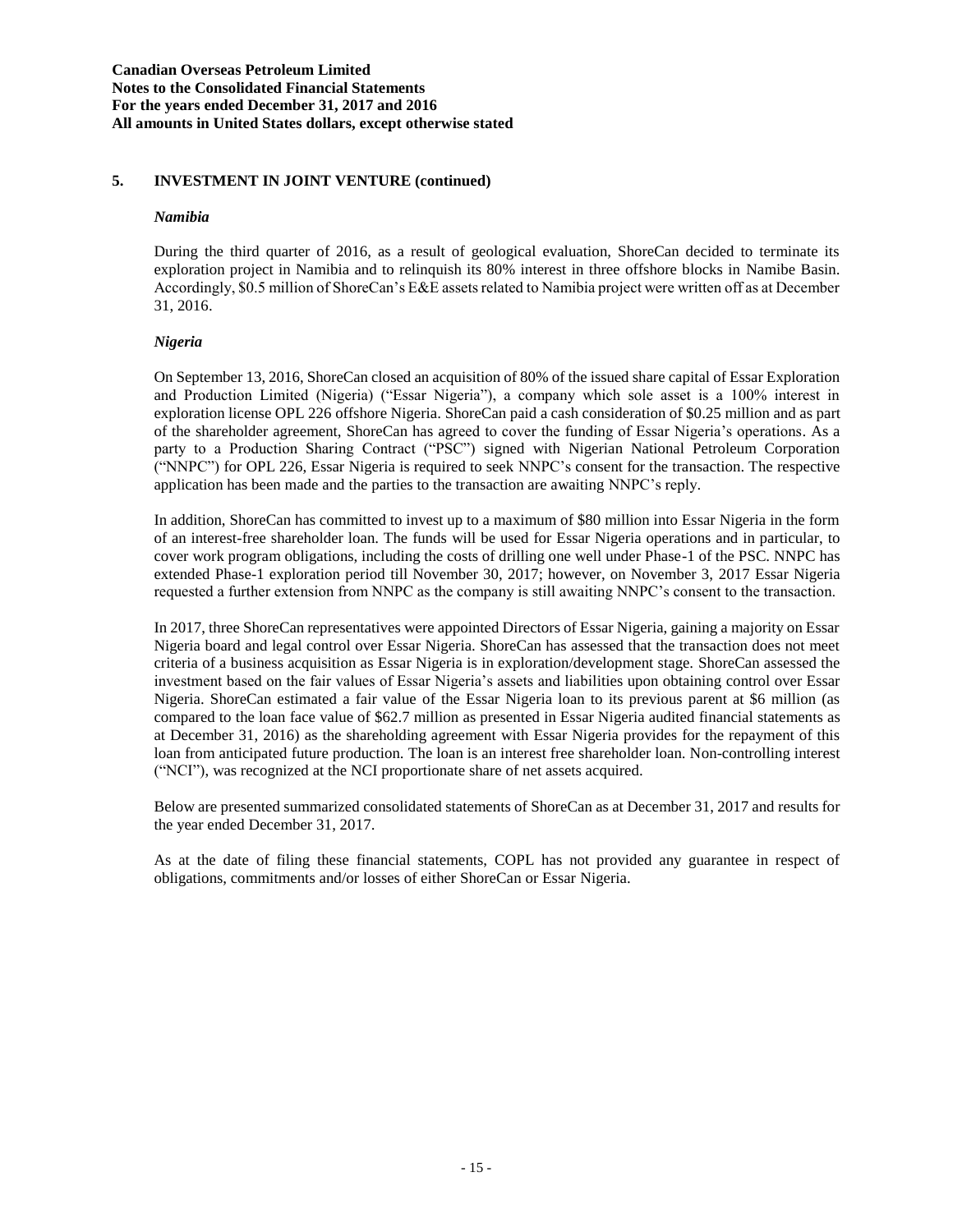## **5. INVESTMENT IN JOINT VENTURE (continued)**

### **Summarized statement of comprehensive loss for investment in joint venture under equity accounting:**

| For the years ended December 31<br>(\$000's)       | 2017           | 2016           |
|----------------------------------------------------|----------------|----------------|
| Revenues                                           | \$             | \$             |
| Expenses                                           |                |                |
| Pre-license costs                                  |                | (80)           |
| Derecognition of evaluation and exploration assets |                | (495)          |
| General and administration                         | (3,066)        | (3,949)        |
|                                                    | (3,066)        | (4,524)        |
| Finance expense                                    |                |                |
| Foreign exchange gain                              | 15             | 10             |
| Interest expense                                   | (586)          | (374)          |
|                                                    | (571)          | (364)          |
| Loss                                               | (3,637)        | (4,888)        |
| Non-controlling interest                           | 530            |                |
| <b>Net Loss</b>                                    | (3,107)        | (4,888)        |
| Share of equity investment (percent)               | 50%            | 50%            |
| Company's share of net loss                        | \$<br>(1, 554) | \$<br>(2, 444) |

During the year ended December 31, 2017 the Company and its subsidiaries charged ShoreCan management and technical services of \$1.7 million (2016 - \$1.9 million), including \$0.5 million of costs that were allocated to exploration and evaluation assets (2016 –  $\frac{1}{2}$  nil) and charged an interest expense of \$0.3 million (2016 - \$0.2) million).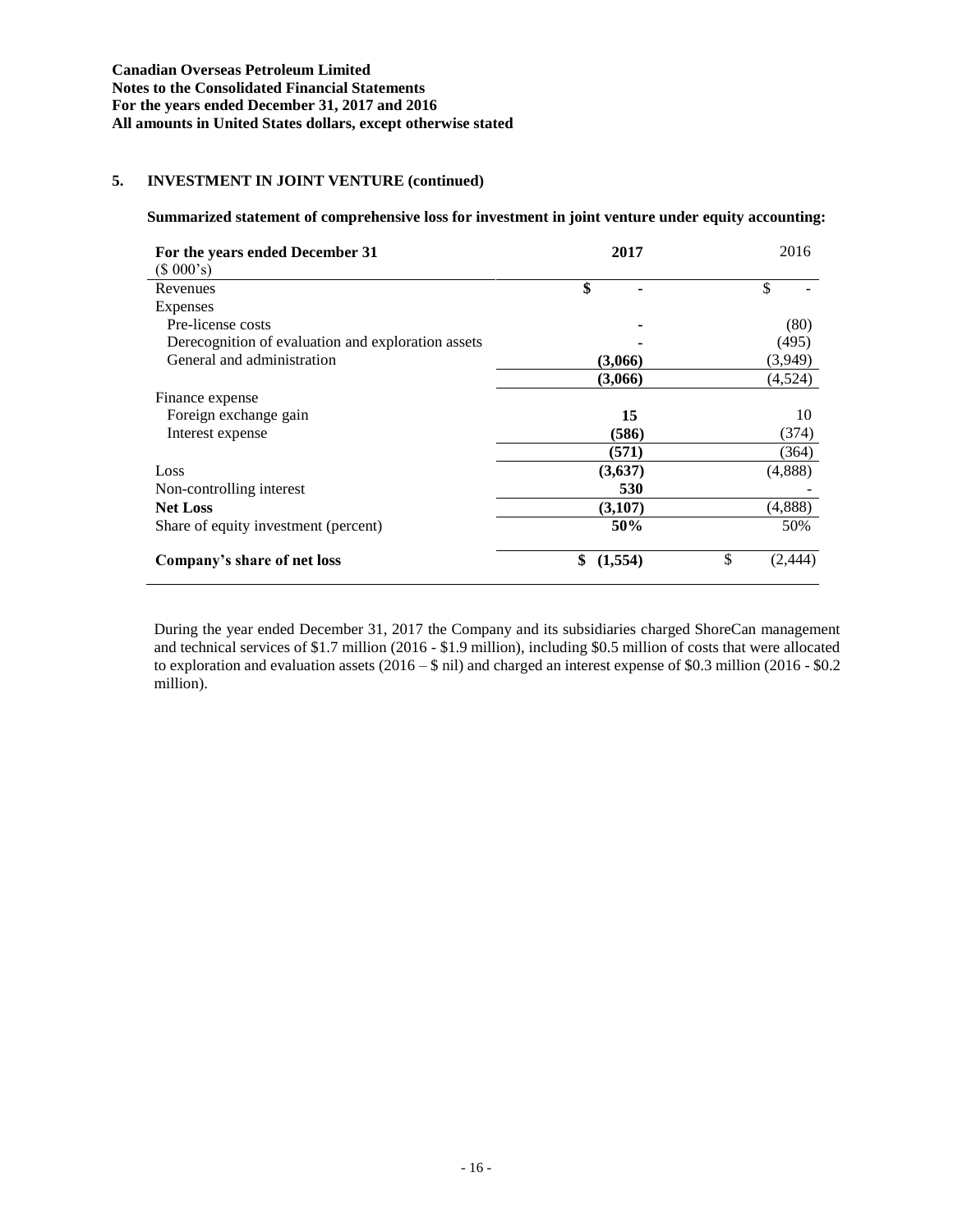### **5. INVESTMENT IN JOINT VENTURE (continued)**

| <b>Statement of financial position</b>                                |                 |                                   |
|-----------------------------------------------------------------------|-----------------|-----------------------------------|
|                                                                       | December 31,    | December 31,                      |
| (\$000's)                                                             | 2017            | 2016                              |
| <b>Assets</b>                                                         |                 |                                   |
| Current                                                               |                 |                                   |
| Cash and cash equivalents                                             | \$<br>1         | \$                                |
| Accounts Receivable & prepaid expenses                                | 3               | 250                               |
|                                                                       | 4               | 250                               |
| Exploration and evaluation assets                                     | 8,887           |                                   |
| Office equipment                                                      |                 | $\overline{2}$                    |
|                                                                       | \$<br>8,892     | $\overline{252}$<br>$\mathcal{S}$ |
| <b>Liabilities</b>                                                    |                 |                                   |
| Current                                                               |                 |                                   |
| Accounts payable and accrued liabilities                              | 2,239           | 271                               |
| Long Term loan to NCI                                                 | 6,171           |                                   |
| ShoreCan Partners' loan                                               | 15,069          | 10,994                            |
|                                                                       | \$<br>23,479    | \$<br>11,265                      |
| <b>Equity</b>                                                         |                 |                                   |
| Non-controlling interest                                              | (467)           |                                   |
| Deficit                                                               | (14, 120)       | (11,013)                          |
|                                                                       | \$<br>(14, 587) | \$<br>(11,013)                    |
| Reconciliation of carrying amount of net investment in joint venture: |                 |                                   |
|                                                                       |                 |                                   |
| <b>Carrying amount - Opening</b>                                      | \$              | \$                                |
| Increases in net investment in joint venture                          |                 |                                   |
| during the period                                                     | 76              | 80                                |
| Loss recognized on investment in joint venture                        | (76)            | (80)                              |
| <b>Carrying amount - Ending</b>                                       | \$              | \$                                |

As at December 31, 2017, ShoreCan's non-current liabilities included \$7.5 million due to the Company under the terms of the Funding Agreement (December 31, 2016 - \$5.5 million).

In 2017, the Company's share of ShoreCan's losses of \$1.6 million (in 2016 - \$2.4 million) exceed the Company's net investment of \$76,000 for the year ended December 31, 2017 (December 31, 2016 - \$80,000). Accordingly, under the equity method, the Company recognized loss on investment in ShoreCan's of \$76,000 for the year ended December 31, 2017 (2016 - \$80,000).

As at December 31, 2017, the Company's share in ShoreCan's accumulated losses is \$7.1 million (December 31, 2016 - \$5.5 million). Unrecognized accumulated losses on the investment as of December 31, 2017 are \$6.2 million (December 31, 2016 - \$4.7 million) including \$1.5 million of unrecognized losses for year ended December 31, 2017 (for year ended December 31, 2016 – \$2.4 million).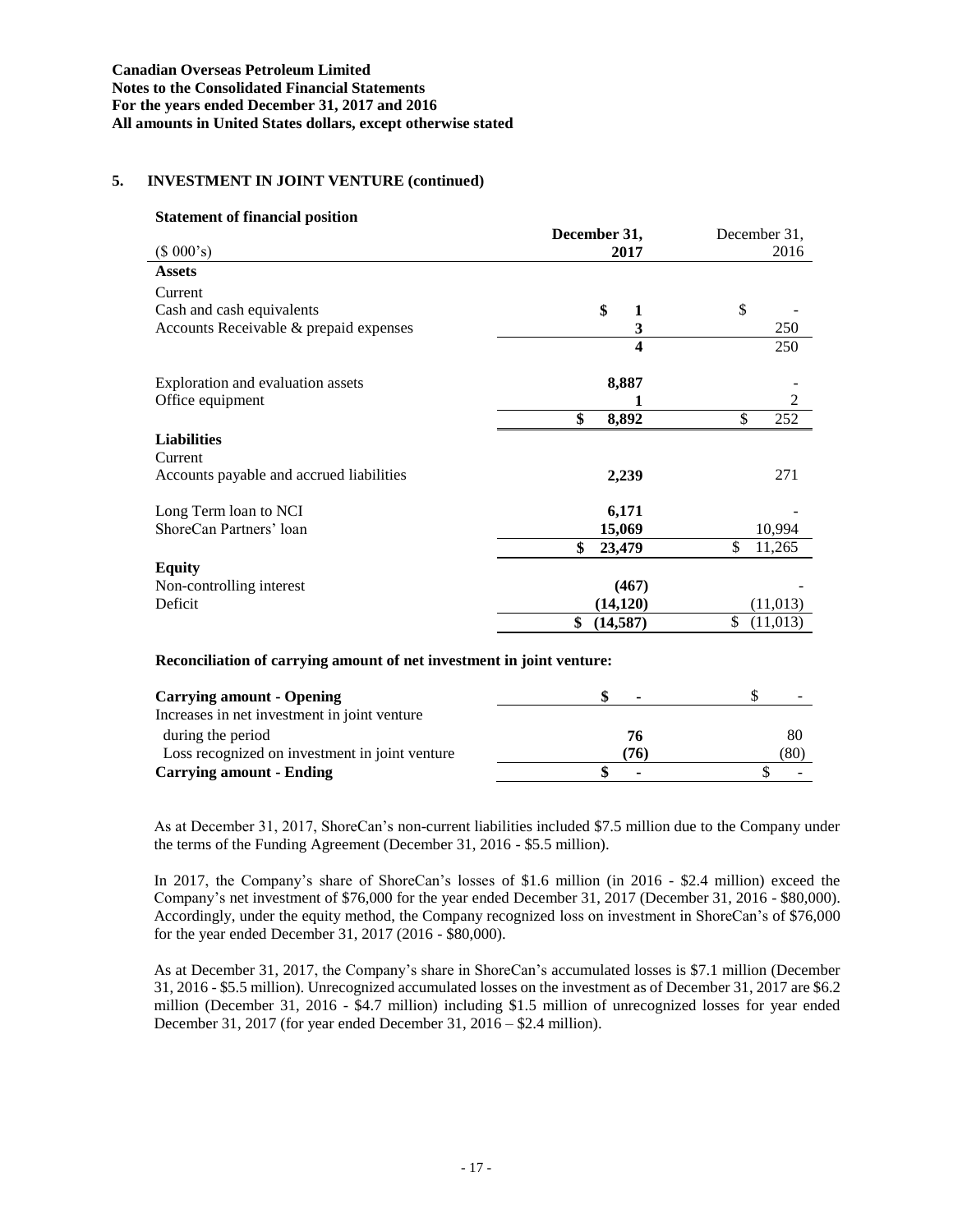## **6. EXPLORATION AND EVALUATION ASSETS**

| (\$000's)               | <b>TOTAL</b> |
|-------------------------|--------------|
| As at January 1, 2016   | 16,455<br>S. |
| Additions               | 273          |
| Derecognition           | (1,321)      |
| As at December 31, 2016 | 15,407<br>\$ |
| Additions               | 235          |
| Derecognition           | (15, 642)    |
| As at December 31, 2017 | \$           |

## *Liberia*

The Company held a 17% working interest in Block LB-13 offshore Liberia, with the remaining 83% being held by ExxonMobil Exploration and Production Liberia Limited ("ExxonMobil"), who was the operator under this license. The Company's exploration and evaluation assets ("E&E") related entirely to the Liberia project and consisted mainly of 3D seismic of Block LB-13 and capitalized geological and geophysical evaluation work conducted on this block, net of \$1.3 million of E&E derecognized in 2016, further to drilling Mesurado-1 well that was not commercially successful.

During 2017, ExxonMobil and the Company performed an evaluation of Mesurado-1 results and worked on implementation of these results into a geological and geophysical analysis for the rest of block LB-13. The obligations under a second exploration period under LB-13 license were completed with drilling Mesurado-1 and the second exploration period expired on September 25, 2017.

Both ExxonMobil and the Company have elected not to enter into third exploration period and accordingly, surrendered their rights to the LB-13 license, resulting in the expiration of the LB-13 production sharing contract on September 25, 2017. Accordingly, the Company derecognized the entire E&E balance of \$15.6 million in third quarter of 2017.

# **7. ACCOUNTS PAYABLE AND ACCRUED LIABILITIES**

| (S 000's)           | <b>December 31, 2017</b> | December 31, 2016 |
|---------------------|--------------------------|-------------------|
| Trade payables      | \$966                    | \$ 841            |
| Accrued liabilities | 231                      | 139               |
| Other               |                          |                   |
| <b>Total</b>        | \$1,208                  | -991              |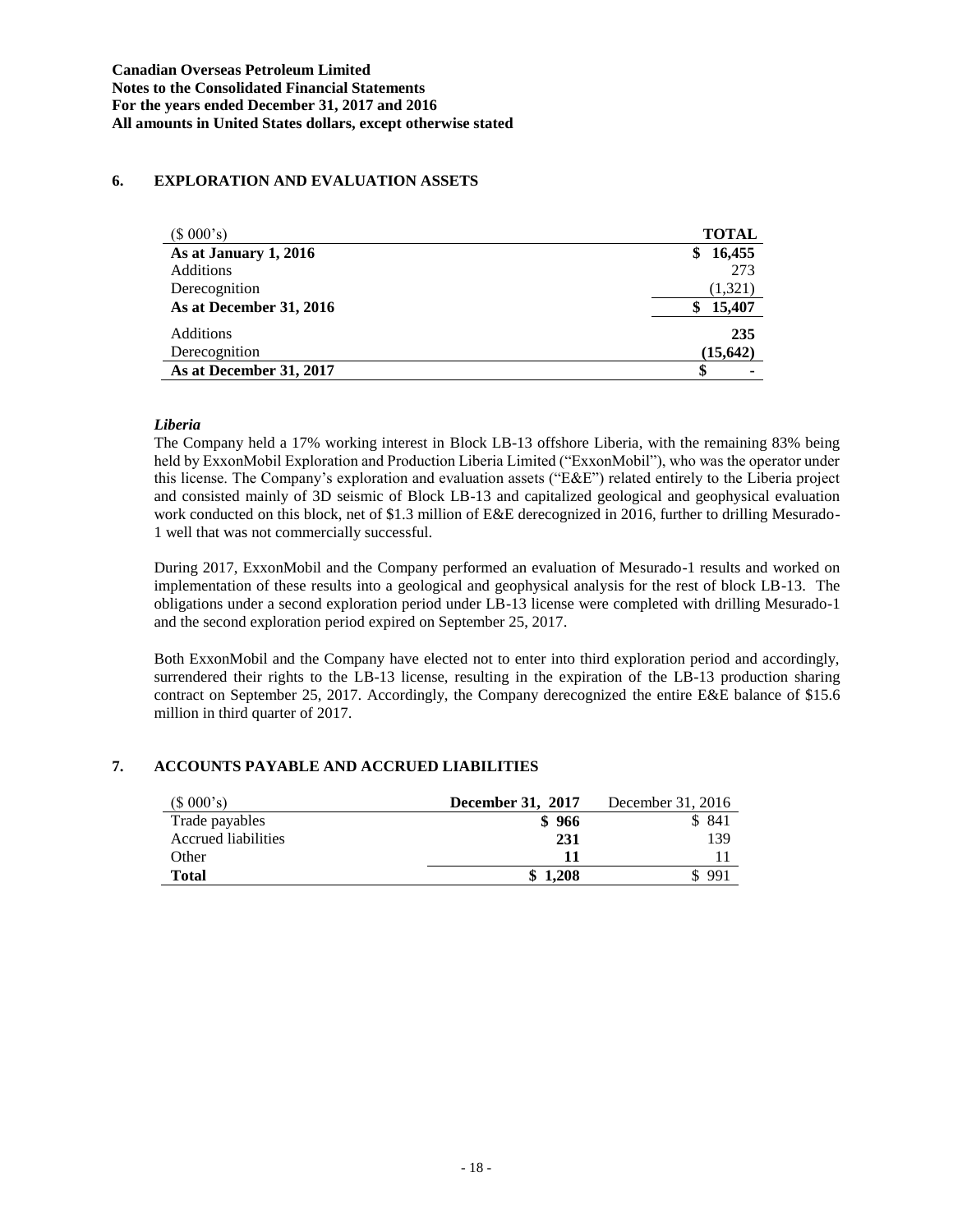### **8. SHARE CAPITAL**

#### **a) Authorized and Issued Common Shares**

#### Authorized

An unlimited number of common voting shares (the "Common Shares") without nominal or par value and an unlimited number of preferred shares, issuable in series.

#### Issued

The issued share capital is as follows:

|                                                             | Number of<br><b>Common Shares</b> | Amount<br>(000's) |
|-------------------------------------------------------------|-----------------------------------|-------------------|
| Balance, January 1, 2016                                    | 482,339,196                       | \$120,730         |
| Issued pursuant to Non-Brokered Offering (i)                | 22,857,143                        | 1,163             |
| Issued pursuant to Brokered Offering (ii)                   | 101,066,868                       | 5,576             |
| Valuation of Warrants issued from the Offerings $(i \& ii)$ |                                   | (2,800)           |
| Issued pursuant to exercise of Warrants $(i \& ii)$         | 10,876,143                        | 694               |
| Valuation of Warrants exercised $(i \& ii)$                 |                                   | 575               |
| Share issue costs                                           |                                   | (1,064)           |
| <b>Balance, December 31, 2016</b>                           | 617,139,350                       | 124,874<br>SS.    |
| Issued pursuant to UK June Placing (iii)                    | 656,000,000                       | 4,181             |
| Issued pursuant to UK October Placing (iv)                  | 250,000,000                       | 3,318             |
| Fair value of warrants that expired unexercised (Note 8b)   |                                   | 2,612             |
| Share issue costs                                           |                                   | (1,335)           |
| <b>Balance, December 31, 2017</b>                           | 1,523,139,350                     | 133,650<br>SS.    |

(i) On April 28, 2016, further to the first tranche of a private placement to investors in the United Kingdom and on a non-brokered basis ("Non-Brokered Offering"), the Company issued 22,857,143 units at a price of GBP 0.035 (\$0.051) for gross proceeds of GBP \$0.8 million (\$1.2 million). Each unit consisted of one common share in the capital of the Company and one share purchase warrant ("Non-Brokered Offering Warrant"). Each Non-Brokered Offering Warrant entitles the holder thereof to purchase one Common Share at an exercise price of GBP \$0.0475 (\$0.0695) per Common Share on or before the date that is 24 months following the closing date.

The fair value of the Non-Brokered Offering Warrants estimated at \$0.6 million (using a Black-Scholes option pricing model with assumptions as noted in a table below) was netted against proceeds from share capital and a derivative liability of \$0.6 million was recognized as at April 28, 2016. The Non-Brokered Offering Warrants' exercise price is in GBP, and the Company's functional currency is in USD. As there is variability in these exchange rates, the Non-Brokered Offering Warrants are classified as a derivative financial instrument.

During third and fourth quarter of 2016, further to an exercise of Non-Brokered Offering Warrants, the Company issued 8,252,142 Common Shares for proceeds of \$0.5 million. The fair value of the exercised Warrants estimated at \$0.5 million (using a Black-Scholes option pricing model) was recognized as an addition to the share capital and respective decrease in the derivative liability.

The derivative liability of the Non-Brokered Offering Warrants outstanding was revalued on a quarterly basis and in total a derivative loss of \$38,000 on the derivative liability was recognized for the year ended December 31, 2017. The derivative liability in respect of the Non-Brokered Offering Warrants as at December 31, 2017, was estimated at \$nil (December 31, 2016 - \$37,000), using a Black-Scholes option pricing model with the assumptions as noted in the table below.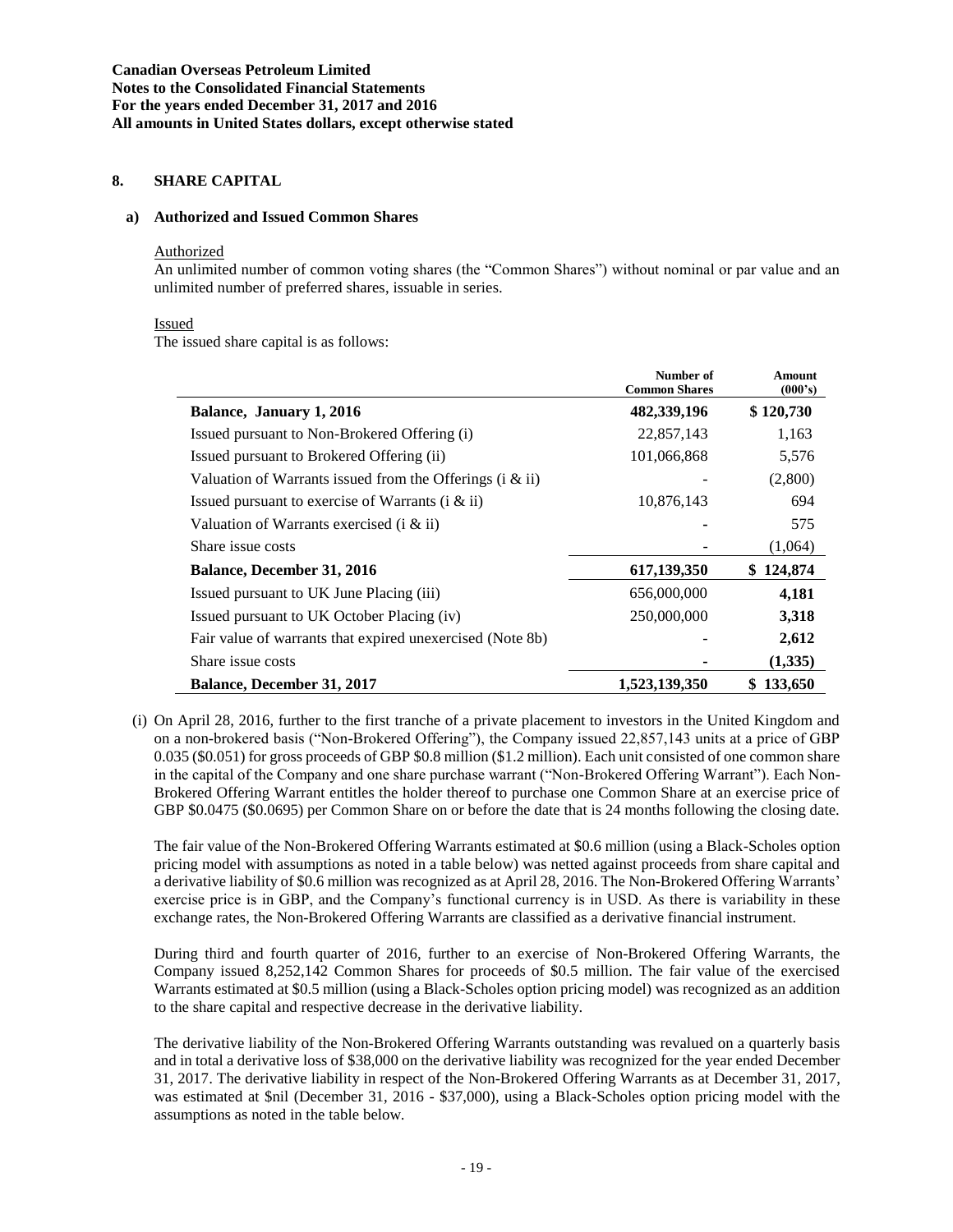#### **a) Authorized and Issued Common Shares (continued)**

In connection with the Non-Brokered Offering, the Company paid a cash finder's fee of GBP \$0.1 million (\$0.2 million) and issued 1,177,114 warrants (the Finder's Warrants") as compensation warrants. Each Finder's Warrant entitles the holder thereof to purchase one Common Share of the Company at an exercise price of GBP 0.035 (\$0.051) per Common Share on or before the date that is 24 months following the closing date. Other expenses related to the Non-Brokered Offering of Units amounted to \$0.2 million.

The fair value of the Finder's Warrants estimated at \$35,000 (using a Black-Scholes option pricing model with assumptions as noted in the table below) was netted against proceeds from share capital (as share issue costs) and a derivative liability of \$35,000 was recognized as at April 28, 2016. The Finder's Warrants' exercise price is in GBP, and the Company's functional currency is in USD. As there is variability in these exchange rates, the Finder's Offering Warrants are classified as a derivative financial instrument.

As at December 31, 2017, the derivative liability was revalued and a derivative gain of \$5,000 on the derivative liability was recognized for the year ended December 31, 2017. The derivative liability in respect of the Finder's Warrants as at December 31, 2017, was estimated at \$nil (December 31, 2016 - \$4,000), using a Black-Scholes option pricing model.

The following assumptions were used for Black-Scholes option pricing model to estimate a fair value of the Non-Brokered Offering Warrants and the Finder's Warrants as at the date of issue, as at December 31, 2016 and as at December 31, 2017:

|                               | April 28, 2016 | December 31, 2016 | December 31, 2017 |
|-------------------------------|----------------|-------------------|-------------------|
|                               |                |                   |                   |
| Risk-free interest rate       | $0.54\%$       | $0.07\%$          | 0.34%             |
| Weighted average life (years) | 2.0            | 1.3               | 0.3               |
| Expected volatility           | 90%            | 90%               | 90%               |
| Expected dividend yield       | $0\%$          | $0\%$             | $0\%$             |
|                               |                |                   |                   |

During fourth quarter of 2016, further to an exercise of the 2015 Offering Warrants, the Company issued 574,000 Common Shares for a proceeds of \$51,000. The fair value of the exercised Warrants estimated at \$24,000 (using a Black-Scholes option pricing model) was recognized as an addition to the share capital and respective decease in the derivative liability.

(ii) On May 3, 2016, further to a brokered portion of the private placement in Canada ("Brokered Offering"), the Company issued 101,066,868 units at a price of CAD 0.07 (\$0.055) for gross proceeds of CAD \$7.1 million (\$5.6 million). Each unit consisted of one common share in the capital of the Company ("Common Share") and one share purchase warrant ("Brokered Offering Warrant"). Each Brokered Offering Warrant entitles the holder thereof to purchase one Common Share at an exercise price of CAD 0.095 (\$0.075) per Common Share on or before the date that is 24 months following the closing date.

The fair value of the Brokered Offering Warrants estimated at \$2.2 million (using a Black-Scholes option pricing model with assumptions as noted in a table below) was netted against proceeds from share capital and a derivative liability of \$2.2 million was recognized as at May 3, 2016. The Brokered Offering Warrants' exercise price is in CAD, and the Company's functional currency is in USD. As there is variability in these exchange rates, the Brokered Offering Warrants are classified as a derivative financial instrument.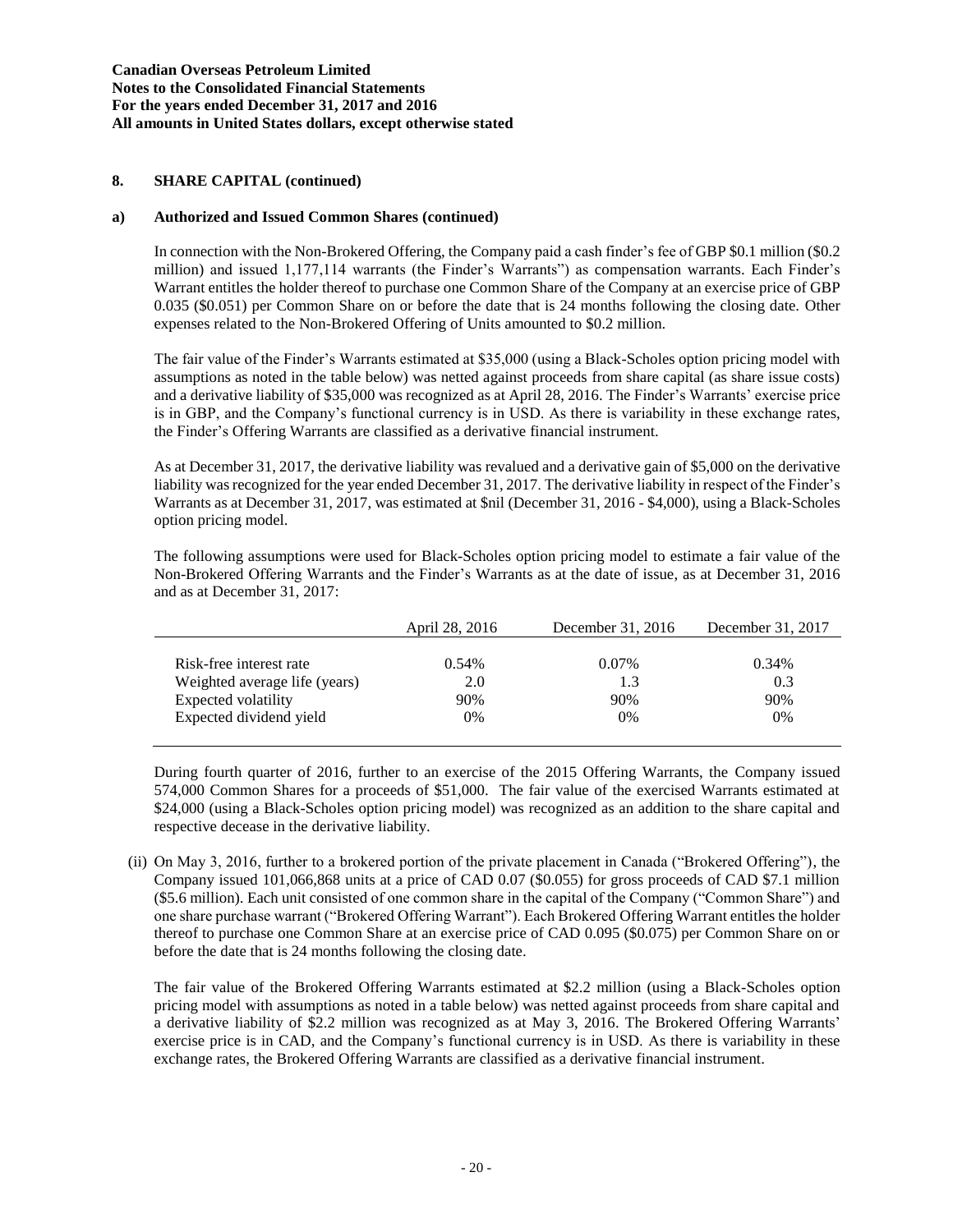#### **a) Authorized and Issued Common Shares (continued)**

During third and fourth quarter of 2016, further to an exercise of Brokered Offering Warrants, the Company issued 2,050,000 Common Shares for a proceeds of \$147,000. The fair value of the exercised Warrants estimated at \$93,000 (using a Black-Scholes option pricing model) was recognized as an addition to the share capital and respective decrease in the derivative liability.

The derivative liability of the Brokered Offering Warrants outstanding was revalued on a quarterly basis and in total a derivative gain of \$0.3 million on the derivative liability was recognized for the year ended December 31, 2017. The derivative liability in respect of the Brokered Offering Warrants as at December 31, 2017, was estimated at \$nil (December 31, 2016 - \$0.3 million), using a Black-Scholes option pricing model with the assumptions as noted in the table below.

In connection with the Brokered Offering, the Company paid a cash commission to its Agents of CAD 0.4 million (\$0.3 million) and issued 5,233,206 warrants (the "Agents' Warrants") as compensation warrants. Each Agents' Warrant entitles the holder thereof to purchase one Common Share of the Company at an exercise price of CAD 0.07 (\$0.055) per Common Share on or before the date that is 24 months following the closing date. Other expenses related to the Brokered Offering of units amounted to \$0.2 million.

The fair value of the Agents' Warrants estimated at \$138,000 (using a Black-Scholes option pricing model with assumptions as noted in the table below) was netted against proceeds from share capital (as share issue costs) and a derivative liability of \$138,000 was recognized as at May 3, 2016. The Agents' Warrants' exercise price is in CAD, and the Company's functional currency is in USD. As there is variability in these exchange rates, the Agents' Warrants are classified as a derivative financial instrument.

As at December 31, 2017, the derivative liability was revalued and a derivative gain of \$21,000 on the derivative liability was recognized for the year ended December 31, 2017. The derivative liability in respect of the Agents' Warrants as at December 31, 2017, was estimated at \$nil (December 31, 2016 - \$20,000), using a Black-Scholes option pricing model.

The following assumptions were used for Black-Scholes option pricing model to estimate a fair value of the Brokered Offering Warrants and the Agents' Warrants as at the date of issue, December 31, 2016 and December 31, 2017:

|                                                      | May 3, 2016 | December 31, 2016 | December 31, 2017 |
|------------------------------------------------------|-------------|-------------------|-------------------|
| Risk-free interest rate                              | 0.54%       |                   | 1.05%             |
|                                                      | 2.0         | 0.73%<br>1.3      | 0.3               |
| Weighted average life (years)<br>Expected volatility | 90%         | 90%               | 90%               |
| Expected dividend yield                              | $0\%$       | 0%                | 0%                |
|                                                      |             |                   |                   |

iii) On June 12, 2017, further to a UK prospectus, the Company closed a placing of 656,000,000 Common Shares at a price of GBP 0.005 (\$0.006) for gross proceeds of GBP 3.3 million (\$4.2 million) (the "UK June Placing). The Brokers were paid a cash commission of GBP \$0.2 million (\$0.28 million) representing approximately 6.0% of the gross proceeds of the UK June Placing. Other expenses (mainly legal and stock exchanges fees) amounted to approximately GBP 0.4 million (\$0.5 million). The Company uses net proceeds from the UK Placing of approximately \$3.4 million to finance its administrative expenses.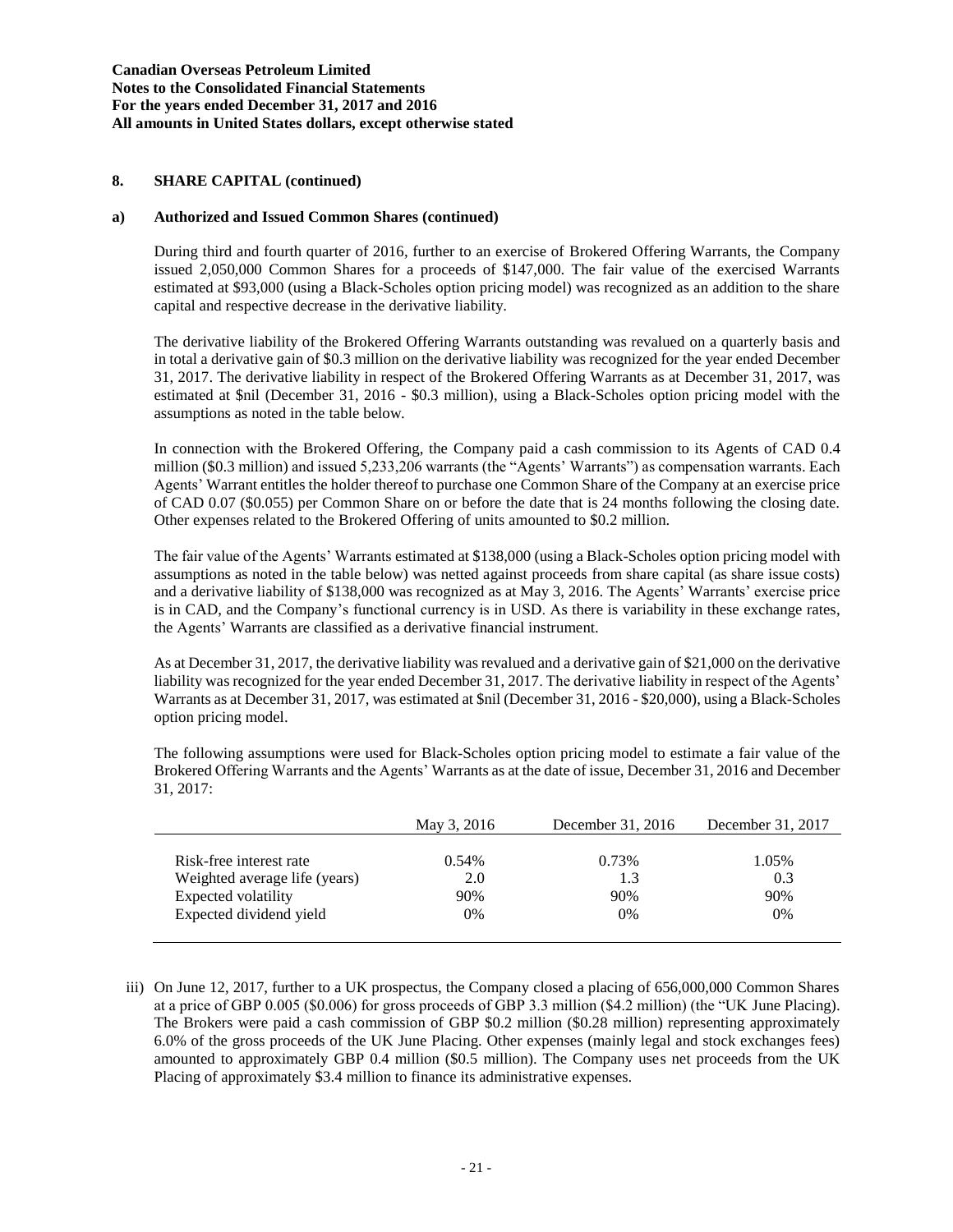#### **a) Authorized and Issued Common Shares (continued)**

In connection with the UK June Placing, the Company also issued 39,000,000 warrants to its broker (the Broker's Warrants") as compensation warrants. Each Broker's Warrant entitles the holder thereof to purchase one Common Share of the Company at an exercise price of GBP 0.005 (\$0.006) per Common Share on or before June 12, 2019. The Broker's Warrants' exercise price is in GBP, and the Company's functional currency is in USD. As there is variability in these exchange rates, the Brokered Offering Warrants are classified as a derivative financial instrument.

The fair value of the Broker's Warrants estimated at \$176,000 (using a Black-Scholes option pricing model) was netted against proceeds from share capital (as share issue costs) and a derivative liability of \$176,000 was recognized as at June 12, 2017.

As at December 31, 2017, the derivative liability was revalued and a derivative gain of \$12,000 on the derivative liability was recognized for the year ended December 31, 2017. The derivative liability in respect of the Broker's Warrants as at December 31, 2017, was estimated at \$179,000, using a Black-Scholes option pricing model.

The following assumptions were used for Black-Scholes option pricing model to estimate the fair value of the June Broker's Warrants as at the date of issue and as at December 31, 2017:

|                               | June 12, 2017 | December 31, 2017 |
|-------------------------------|---------------|-------------------|
|                               |               |                   |
| Risk-free interest rate       | 0.09%         | 0.45%             |
| Weighted average life (years) | 2.0           | 1.45              |
| Expected volatility           | 90%           | 90%               |
| Expected dividend yield       | 0%            | $0\%$             |
|                               |               |                   |

iv) On October 16, 2017, the Company closed another placing in the UK of 250,000,000 Common Shares at a price of GBP 0.01 (\$0.013) for gross proceeds of GBP 2.5 million (\$3.3 million) (the "UK October Placing). The Brokers were paid a cash commission of GBP \$0.12 million (\$0.16 million) representing approximately 4.9% of the gross proceeds of the UK October Placing. Other expenses (mainly legal and stock exchanges fees) amounted to approximately GBP 0.87 million (\$0.12 million). The Company uses net proceeds from the UK October Placing of approximately \$3.0 million to finance its administrative expenses.

In addition, the Company issued 15,000,000 warrants to its broker (the Broker's Warrants") as compensation warrants. Each Broker's Warrant entitles the holder thereof to purchase one Common Share of the Company at an exercise price of GBP 0.01 (\$0.013) per Common Share on or before October 16, 2019. The Brokers' Warrants' exercise price is in GBP, and the Company's functional currency is in USD. As there is variability in these exchange rates, the Brokers' Warrants are classified as a derivative financial instrument.

The fair value of the Broker's Warrants estimated at \$129,000 (using a Black-Scholes option pricing model) was netted against proceeds from share capital (as share issue costs) and a derivative liability of \$129,000 was recognized as at October 16, 2017.

As at December 31, 2017, the derivative liability was revalued and a derivative gain of \$84,000 on the derivative liability was recognized for the year ended December 31, 2017. The derivative liability in respect of the Broker's Warrants as at December 31, 2017, was estimated at \$48,000, using a Black-Scholes option pricing model.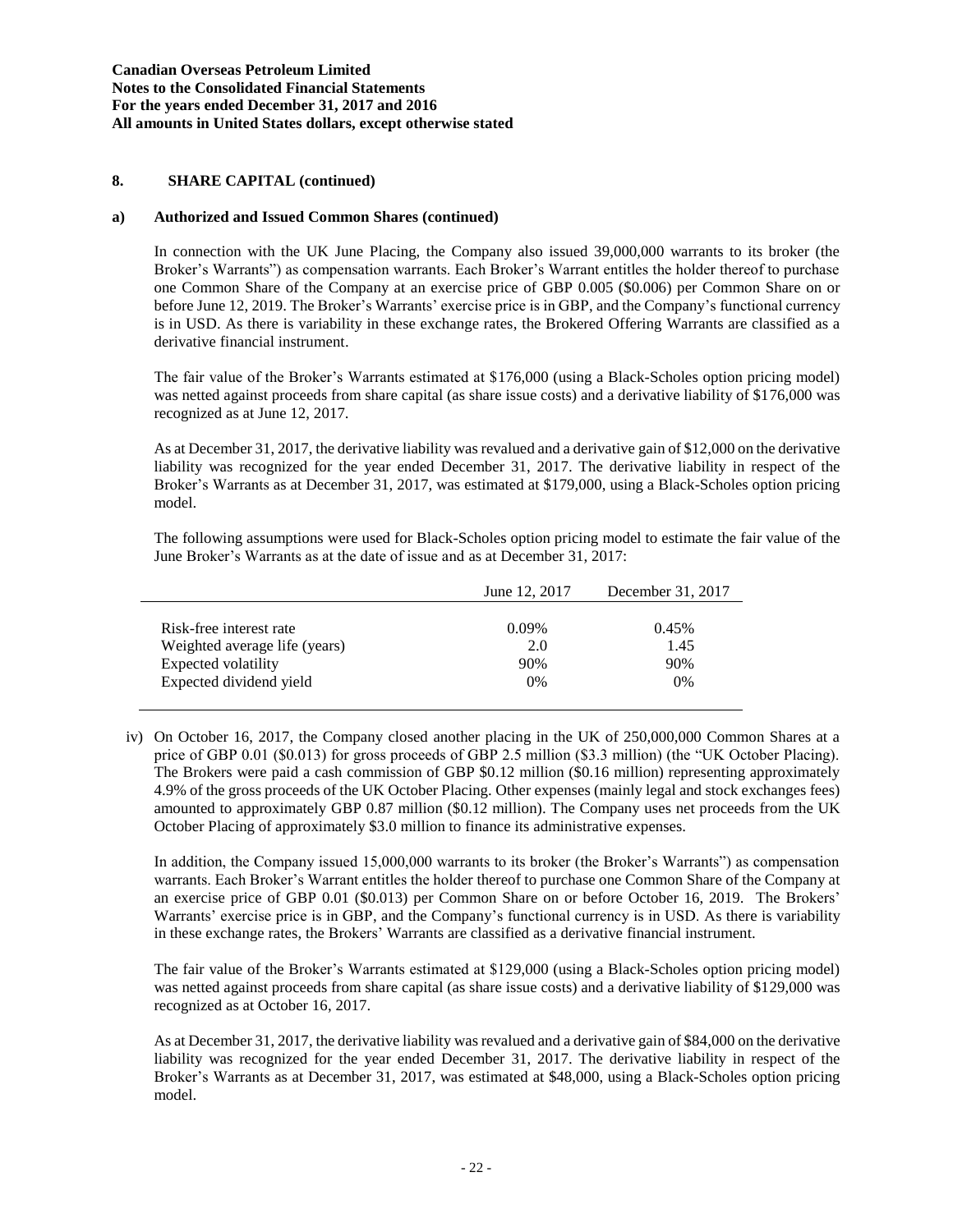#### **a) Authorized and Issued Common Shares (continued)**

The following assumptions were used for Black-Scholes option pricing model to estimate the fair value of the October Broker's Warrants as at the date of issue and as at December 31, 2017:

|                               | October 16, 2017 | December 31, 2017 |
|-------------------------------|------------------|-------------------|
|                               |                  |                   |
| Risk-free interest rate       | 0.45%            | 0.45%             |
| Weighted average life (years) | 2.0              | 1.8               |
| Expected volatility           | 90%              | 90%               |
| Expected dividend yield       | 0%               | 0%                |
|                               |                  |                   |

#### **b) Warrants**

 $\overline{a}$ 

A summary of the Company's share purchase warrants outstanding at December 31, 2017 is as follows:

| (\$000's)                                                    | Number of<br><b>Warrants</b> | Weighted<br>Average<br><b>Exercise Price*</b> | Fair<br>Value of<br>Warrants | <b>Expiry</b><br>Date |
|--------------------------------------------------------------|------------------------------|-----------------------------------------------|------------------------------|-----------------------|
| Balance, January 1, 2016                                     | 136,280,968                  | \$0.19                                        | \$2,612                      |                       |
| Issued Non-Brokered Warrants (note 8 (a) (i))                | 22,857,143                   | 0.07                                          |                              | April 28,<br>2018     |
| Issued Finder's Warrants (note 8 (a) (i))                    | 1,177,114                    | 0.05                                          |                              | April 28,<br>2018     |
| Issued Brokered Warrants (note 8 (a) (ii))                   | 101,066,868                  | 0.07                                          |                              | May 3, 2018           |
| Issued Agents' Warrants (note 8 (a) (ii))                    | 5,233,206                    | 0.06                                          |                              | May 3, 2018           |
| Warrants exercised (note 8 (a) (i and ii))                   | (10, 876, 143)               | 0.07                                          |                              |                       |
| Expired 2014 Offering Agent Warrants                         | (888, 889)                   | \$0.22                                        |                              |                       |
| Balance, December 31, 2016                                   | 254,850,267                  | \$0.14                                        | \$2,612                      |                       |
| Issued June 2017 Broker's Warrants (note 8 (a)<br>(iii)      | 39,000,000                   | 0.006                                         |                              | June 12, 2019         |
| Issued October 2017 Broker's Warrants (note<br>$8$ (a) (iv)) | 15,000,000                   | 0.013                                         |                              | Oct. 16, 2019         |
| Expired 2014 Offering Warrants                               | (50, 555, 000)               | 0.370                                         | (2,612)                      |                       |
| Expired 2015 Offering Warrants                               | (79, 714, 699)               | 0.090                                         |                              |                       |
| Expired 2015 Offering Broker Warrants                        | (4,548,380)                  | 0.070                                         |                              |                       |
| Balance, December 31, 2017                                   | 174,032,188                  | \$0.053                                       | \$-                          |                       |

\*The weighted average exercise price has been converted in USD based on the foreign exchange rate in effect at the date of issuance

All Warrants issued during 2016 and 2017 have an exercise price denominated in CAD or GBP; as the Company's functional currency is USD, these Warrants are classified as a derivative financial instruments and their fair value is netted against proceeds from share capital.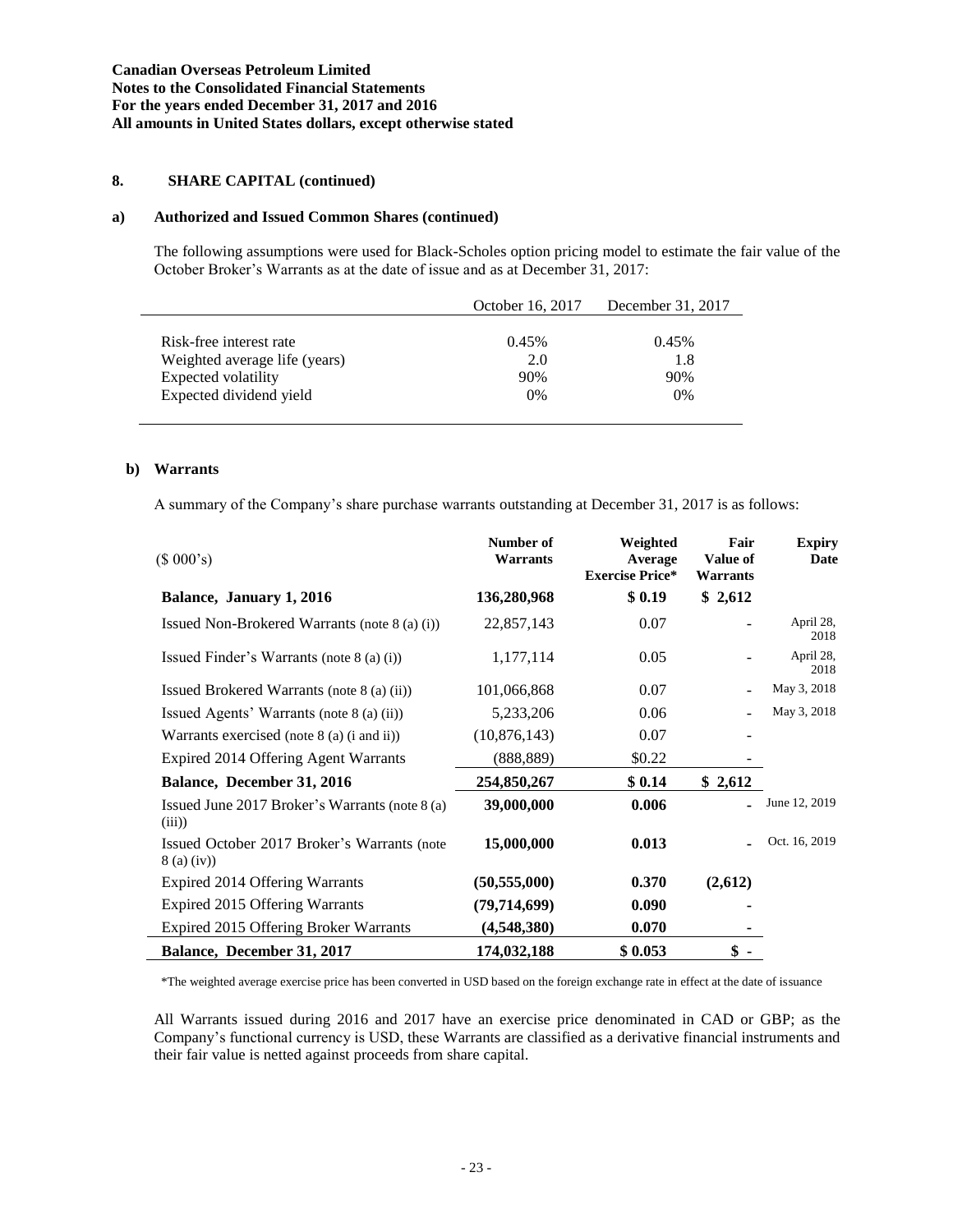#### **c) Incentive Stock Options**

The Company has a stock option plan where the number of Common Shares reserved under the plan shall not exceed 10% of the issued and outstanding Common Shares and the number reserved for any one individual may not exceed 5% of the issued and outstanding shares. Exercise prices for stock options granted are determined by the closing market price on the day before the date of grant.

On May 12, 2016, the Company granted to its directors, officers, employees and consultants 40,780,000 stock options to acquire the Company's common shares at an exercise price of CAD 0.10 (\$0.08). The options vest immediately and expire five years from the date of grant. The related stock-based compensation expense of \$1.3 million has been recognized in the statement of comprehensive loss and as an addition to contributed capital reserve.

On August 12, 2016, the Company granted to its directors, officers and employees 4, 400,000 stock options to acquire the Company's common shares at an exercise price of CAD 0.115 (\$0.088). The options vest immediately and expire five years from the date of grant. The related stock-based compensation expense of \$0.3 million has been recognized in the statement of comprehensive loss and as addition to contributed capital reserve.

On November 15, 2016, the Company granted to its directors, officers and employees 7,500,000 stock options to acquire the Company's common shares at an exercise price of CAD 0.18 (\$0.13). The options vest immediately and expire five years from the date of grant. The related stock-based compensation expense of \$0.6 million has been recognized in the statement of comprehensive loss and as addition to contributed capital reserve.

On November 27, 2017, the Company granted to its directors, officers and employees 60,035,000 stock options to acquire the Company's common shares at an exercise price of CAD 0.015 (\$0.012). The options vest immediately and expire five years from the date of grant. The related stock-based compensation expense of \$0.3 million has been recognized in the statement of comprehensive loss and as addition to contributed capital reserve.

| ັ                             | May 12,<br>2016 | August 12,<br>2016 | November 15.<br>2016 | November 27,<br>2017 |
|-------------------------------|-----------------|--------------------|----------------------|----------------------|
| Risk-free interest rate       | 0.64%           | 0.58%              | $0.67\%$             | 1.57%                |
| Weighted average life (years) | 4.0             | 4.0                | 3.0                  | 4.0                  |
| Expected volatility           | 90%             | 90%                | 90%                  | 90%                  |
| Expected dividend yield       | 0%              | 0%                 | 0%                   | 0%                   |

The fair value of each option granted was estimated on the date of grant using a Black-Scholes option pricing model with the following assumptions:

During the year ended December 31, 2017, 5,800,000 stock options were forfeited (December 31, 2016 – 1,500,000). No stock options expired unexercised during the year ended December 31, 2017 (December 31, 2016 - 9,490,000). No stock options were exercised during the years ended 31 December 2017 and 2016.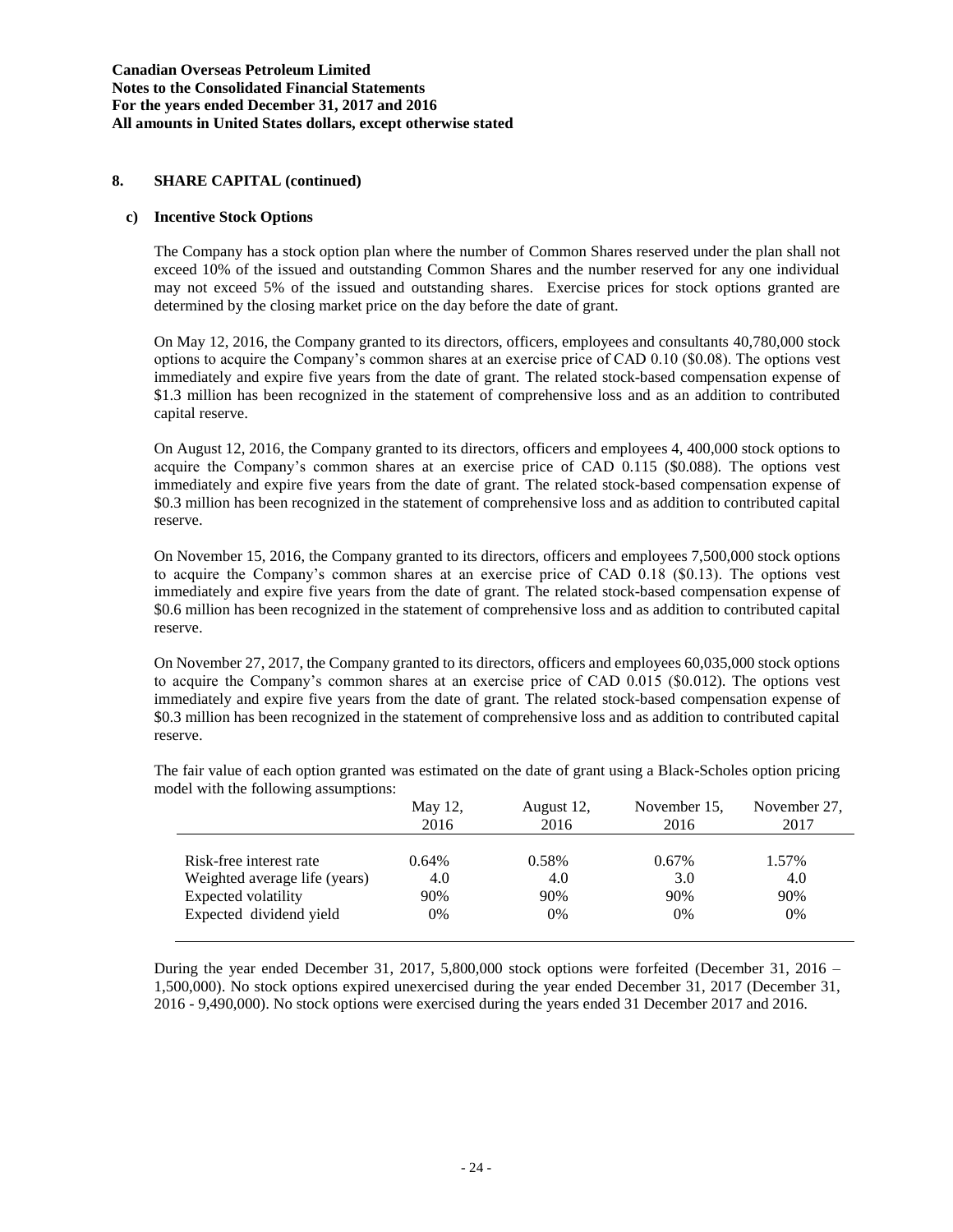#### **c) Incentive Stock Options (continued)**

As at December 31, 2017, a total of 115,240,000 stock options to purchase Common Shares were outstanding, having a weighted average exercise price of \$0.06 per share and a remaining weighted average contractual life of 4.04 years.

| (\$000's)                                        | Number of<br><b>Options</b> | Weighted Avg.<br><b>Exercise Price*</b> | <b>Contributed</b><br><b>Capital Reserve</b> |  |
|--------------------------------------------------|-----------------------------|-----------------------------------------|----------------------------------------------|--|
| Balance, January 1, 2016                         | 19,315,000                  | \$<br>0.46                              | \$<br>48,014                                 |  |
| Granted                                          | 52,680,000                  | 0.09                                    | 2,097                                        |  |
| Expired                                          | (9,490,000)                 | 0.68                                    |                                              |  |
| Forfeited                                        | (1,500,000)                 | 0.35                                    |                                              |  |
| <b>Balance and exercisable December 31, 2016</b> | 61,005,000                  | \$0.11                                  | 50,111<br>S                                  |  |
| Granted                                          | 60.035,000                  | 0.01                                    | 283                                          |  |
| Forfeited                                        | (5,800,000)                 | 0.10                                    |                                              |  |
| <b>Balance and exercisable December 31, 2017</b> | 115,240,000                 | \$0.06                                  | 50,394                                       |  |

\*The weighted average exercise price has been converted in USD based on the foreign exchange rate in effect at the date of issuance

### **9. DEFERRED INCOME TAX**

The tax effects of the temporary differences on deferred income tax assets (liabilities) are as follows:

| (\$000's)                                | December 31,<br>2017 | December 31.<br>2016 |
|------------------------------------------|----------------------|----------------------|
| Non-capital income tax losses            | \$<br>8,539          | \$<br>7,460          |
| $Pre-trading$ expenses $- UK$            | 1,307                | 1,417                |
| Capital losses                           | 795                  | 742                  |
| Share issue costs                        | 576                  | 590                  |
| <b>Exploration and Evaluation assets</b> | 10,668               | 12,165               |
| Office equipment                         | 42                   | 34                   |
|                                          | 21,927               | 22,408               |
| Unrecognized tax benefits                | (21, 927)            | (22, 408)            |
| Deferred income tax assets (liabilities) | \$<br>۰              | \$                   |

The Company did not recognize a deferred tax asset as at December 31, 2017 or 2016, as currently, it is not expected that the assets will be recoverable in the foreseeable future.

The temporary differences associated with investments in subsidiaries, for which a deferred tax liability was not recognized amounted to \$22.8 million as at December 31, 2017 (December 31, 2016 \$21.3 million).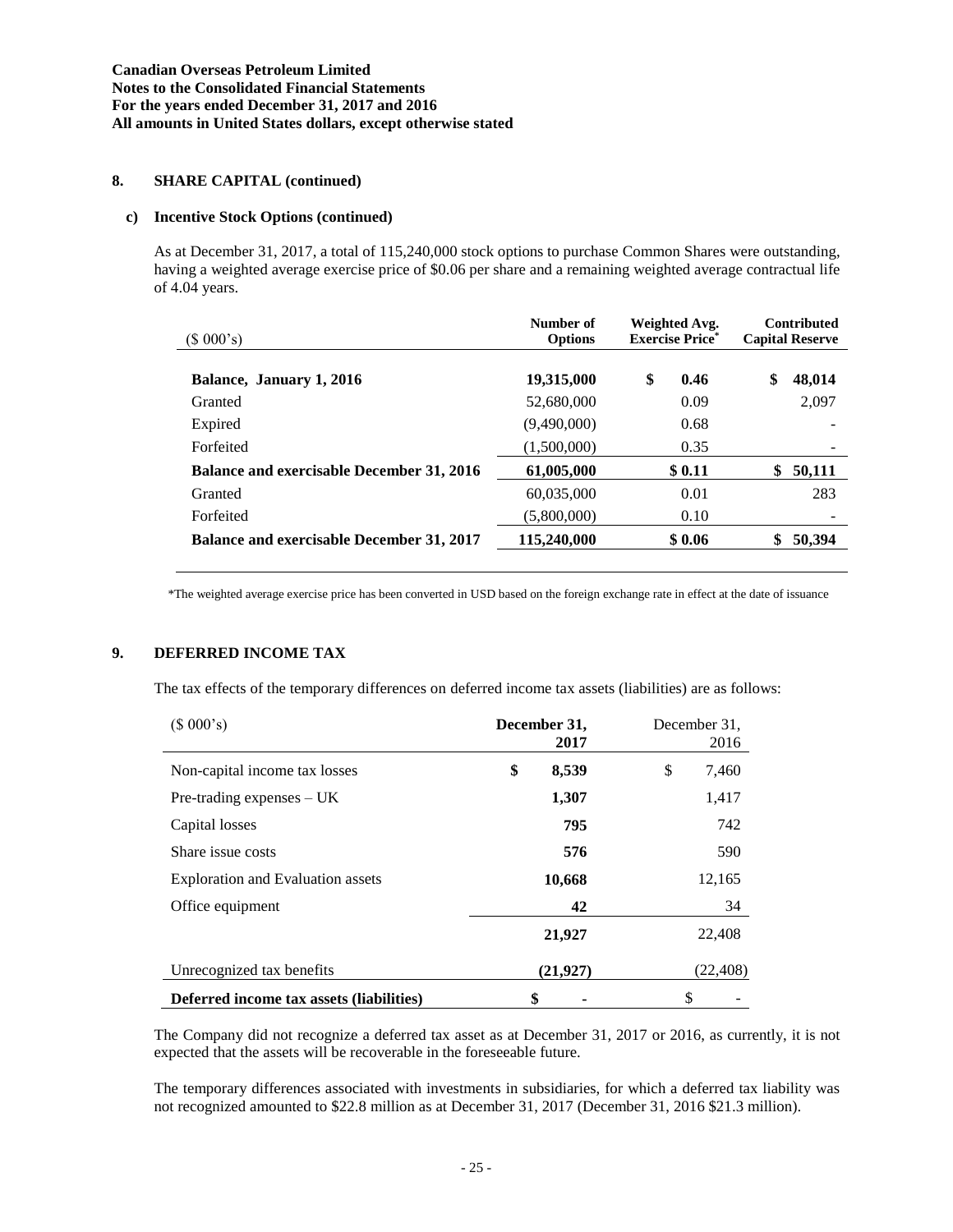# **9. DEFERRED INCOME TAX (continued)**

The provision for income taxes (recoveries) differs from the expected amounts using statutory income tax rates as follows:

| (\$000's)                                   | 2017           | 2016          |
|---------------------------------------------|----------------|---------------|
| Net loss before investment in joint venture | \$<br>(20,071) | \$<br>(6,681) |
| Income tax rates                            | 27.0%          | 27.0%         |
| Provision at statutory rates                | (5, 419)       | (1,804)       |
| Tax rate differential (UK and Bermuda)      | 5,720          | 1,459         |
| Non-deductible items:                       |                |               |
| Stock-based compensation                    | 75             | 528           |
| Gain on derivatives                         | (124)          | (598)         |
| Depreciation in excess of capital allowance | 6              | 9             |
| Other                                       | 530            | 246           |
| Share issue costs                           | (308)          | (242)         |
| Effect of tax rates changes (UK)            | (2,676)        | (11)          |
| Effect of foreign exchange                  | 1,669          | (73)          |
| Change in tax pools                         | 527            | 486           |
| Deferred income tax provision (recovery)    | \$             | \$            |

As at December 31, 2017, the Company had approximately \$31.6 million (December 31, 2016 - \$27.6 million) of non-capital losses, which can be applied against taxable income earned in Canada with the expiry dates between December 31, 2025 and December 31, 2037.

As at December 31, 2017, the Company also had capital losses of approximately \$5.9 million (December, 31, 2016 - \$5.5 million), which will carry forward indefinitely to reduce capital gains taxed in Canada.

In addition, the Company had cumulative pre-trading expenses in the UK as at December 31, 2017 of approximately \$2.7 million or GBP 2.0 million (2016 - \$2.4 million or GBP 2.0 million). These amounts will become non-capital losses within the next seven years if the Company obtains trading status in the UK, and these losses can be carried forward indefinitely against future income earned in the UK. If the Company does not obtain trading status the amounts will expire after seven years.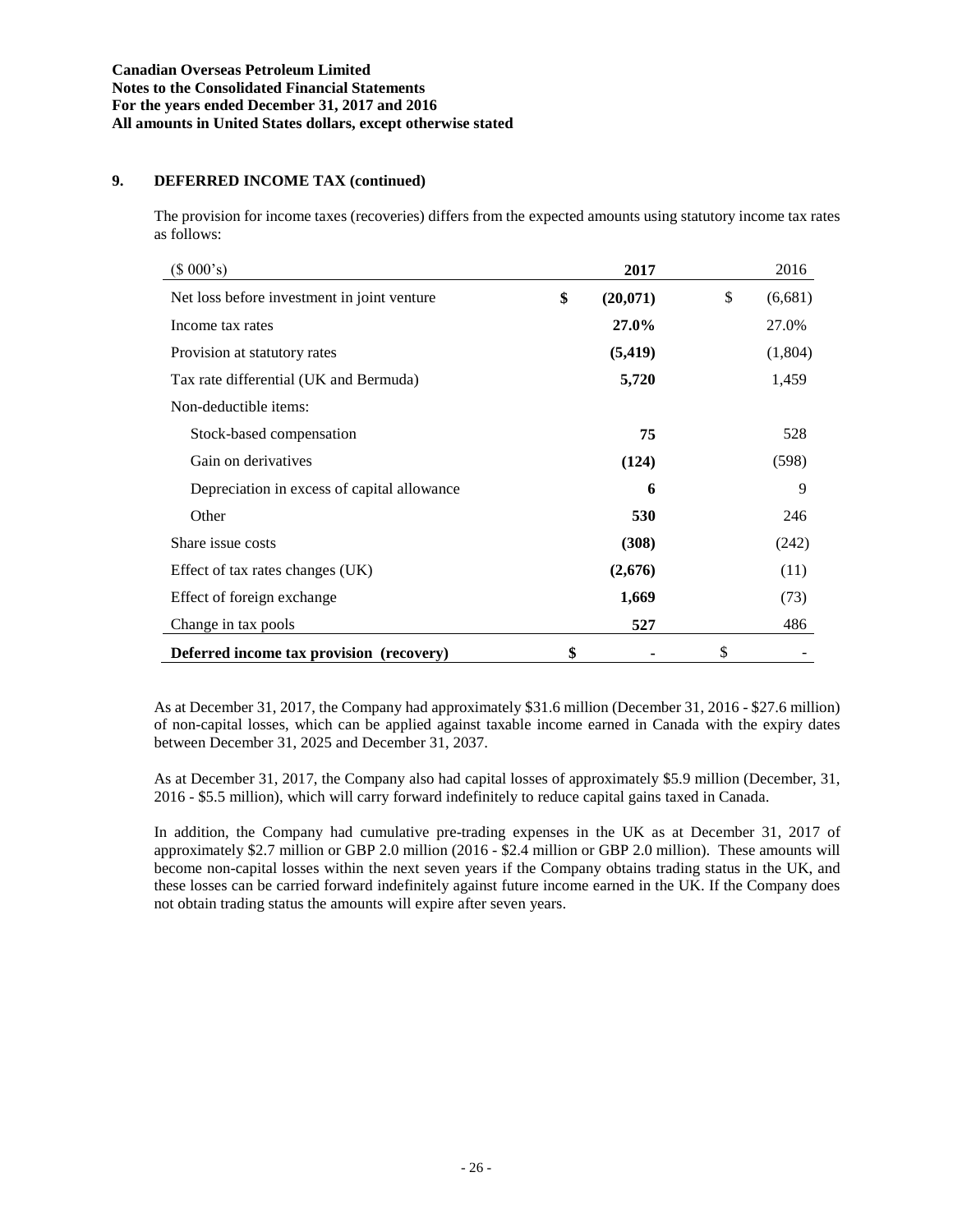## **10. COMMITMENTS AND CONTRACTUAL OBLIGATIONS**

As at December 31, 2017, the Company has the following commitments:

| (\$000's)    | Total       | <b>Less than</b><br><b>One Year</b> | <b>One to Three</b><br>Years | <b>Four to Five</b><br>Years | <b>After Five</b><br>Years |
|--------------|-------------|-------------------------------------|------------------------------|------------------------------|----------------------------|
| Office lease | 1.008<br>\$ | 526                                 | 482                          | $\overline{\phantom{a}}$     | $\overline{\phantom{0}}$   |

The Company is committed under operating lease agreements for the rental of office space in Calgary, Canada. The approximate total lease payments are \$1.0 million and are payable over the next two years.

### **11. RELATED PARTY TRANSACTIONS**

#### **a) Related Parties**

Related parties include subsidiaries, joint arrangements, key management personnel, the directors, immediate family members of key management personnel and directors, and entities which are, directly or indirectly, controlled by, jointly controlled by or significantly influenced by key management personnel, directors or their close family members.

#### **b) Transactions with Directors and Officers**

As at December 31, 2017, accounts due from related parties amounted to \$8,000 (December 31, 2016 - \$16,000), which represented travel advances, with \$1,000 payable to related parties (December 31, 2016 - \$1,000) for outstanding travel expenses.

#### **c) Remuneration of Directors and Other Key Management Personnel**

The key management personnel of the Company are comprised of executives of the Company and members of its board of directors. The remuneration accrued to directors and key management personnel are as follows:

| (\$000's)           | <b>December 31, 2017</b> | December 31, 2016 |
|---------------------|--------------------------|-------------------|
| Short-term benefits | 1.443                    | 1.849             |
|                     | 1.443                    | 1.849             |

Short-term benefits include annual salaries, directors' fees, health benefits, and other tax benefits.

In addition, of the 60.0 million stock options issued in 2017 (52.7 million in 2016), 49.7 million (43.0 million in 2016) were issued to directors and key management personnel.

The stock options vest immediately and expire five years from the date of grant.

The Company employed a family member of a member of key management during the year ended December 31, 2017, under normal commercial terms. Total salary and benefits paid to this individual were \$84,000 (2016: \$18,700). There were 2,000,000 stock options granted to this individual during 2017 (2016: 500,000) to acquire the Company's common shares at an exercise price of CAD 0.015 (approximately \$0.012). There are no accounts receivable due from, or accounts payable due to this individual as at December 31, 2017 or December 31, 2016.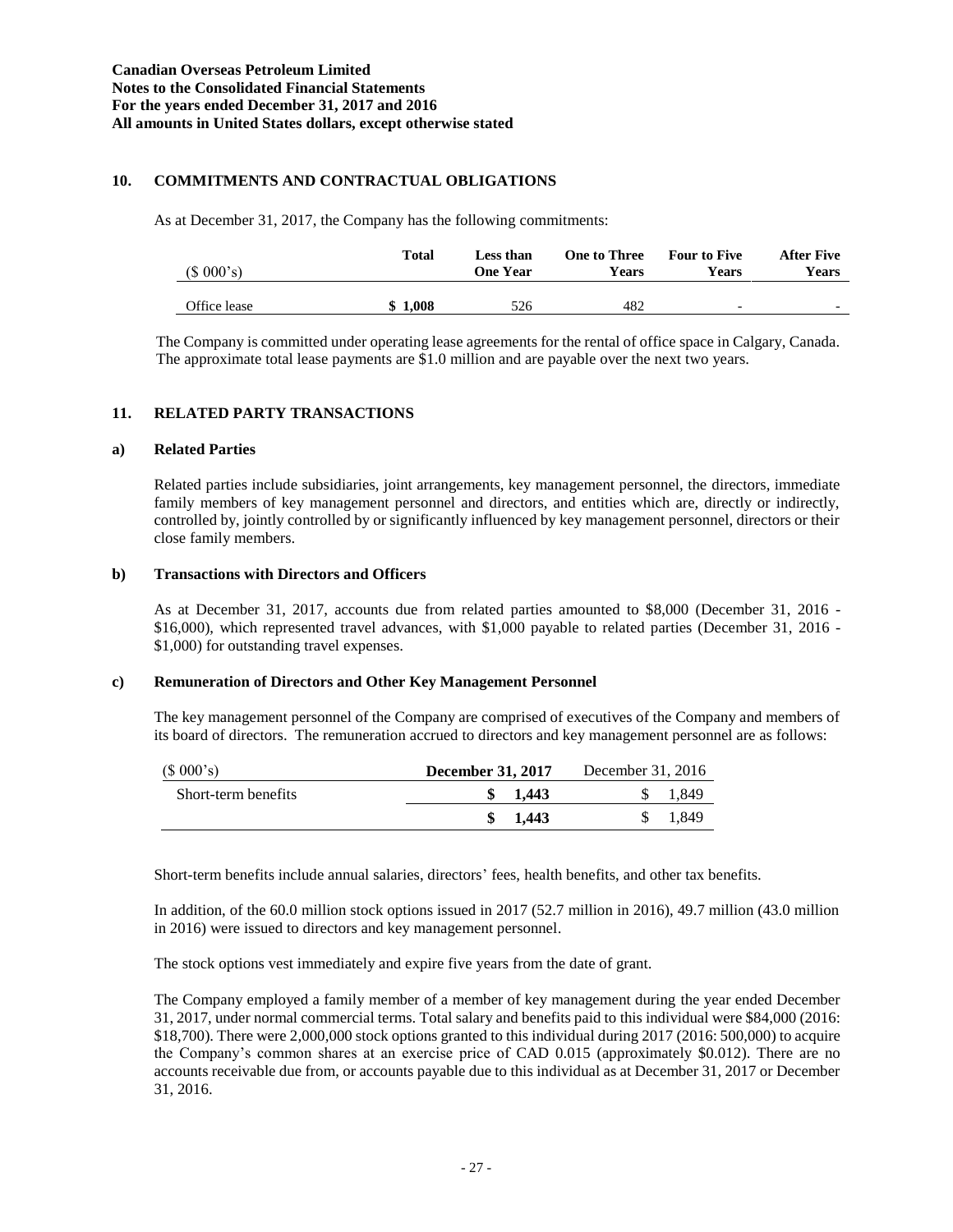### **11. RELATED PARTY TRANSACTIONS (continued)**

#### **d) Transactions with Jointly Controlled Entity**

In the normal course of operations, the Company enters into transactions on market terms with its jointly controlled entity ShoreCan, which have been measured at exchange value and are recognized in the consolidated financial statements, including, but not limited to: management fees, technical services and interest-bearing loans. The balances included in the jointly controlled entity are disclosed in Note 5.

#### **12. FINANCIAL INSTRUMENTS**

The Company has classified its cash and cash equivalents, deposits and derivative liability as financial assets and liabilities at fair value through profit and loss and has measured them at fair value. Accounts receivable are classified as loans and receivables; accounts payable and accrued liabilities are classified as other liabilities; these items are measured at amortized cost.

The Company uses the following hierarchy for determining and disclosing the fair value of financial instruments depending on the observability of the inputs employed in the measurement:

Level 1: fair value measurements are based on unadjusted quoted prices in active markets for identical assets or liabilities. An active market for an asset or liability is considered to be a market where transactions occur with sufficient frequency and volume to provide pricing information on an ongoing basis. At December 31, 2017, cash and cash equivalents, are valued using Level 1 inputs.

Level 2: fair value measurements are based on valuation models and techniques where the significant inputs are derived from quoted indices. Level 2 valuations are based on inputs including quoted forward prices, time value, volatility factors and broker quotes that can be observed or corroborated in the market for the entire duration of the derivative instrument. At December 31, 2017, the derivative liability is valued using Level 2 inputs.

Level 3: fair value measurements are based on unobservable information or where the observable data does not support a significant portion of the instrument's fair value. At December 31, 2017 the Company did not have any financial assets or liabilities valued using Level 3, and there were no transfers in and out of Level 3 during the year.

#### **a) Fair values**

As at December 31, 2017 and December 31, 2016, the fair values of all financial instruments not carried at fair value approximated their carrying values due to their short-term maturity.

#### **b) Foreign exchange risk**

To mitigate a portion of its exposure and to the extent it is feasible, the Company keeps its funds in currencies applicable to its known short-term obligations.

Cash and cash equivalents includes amounts denominated in the following foreign currencies:

|                             | <b>December 31, 2017</b> | December 31, 2016 |
|-----------------------------|--------------------------|-------------------|
| <b>Great British Pounds</b> | 1.287                    |                   |
| Canadian Dollars            | 2.821                    | 3.336             |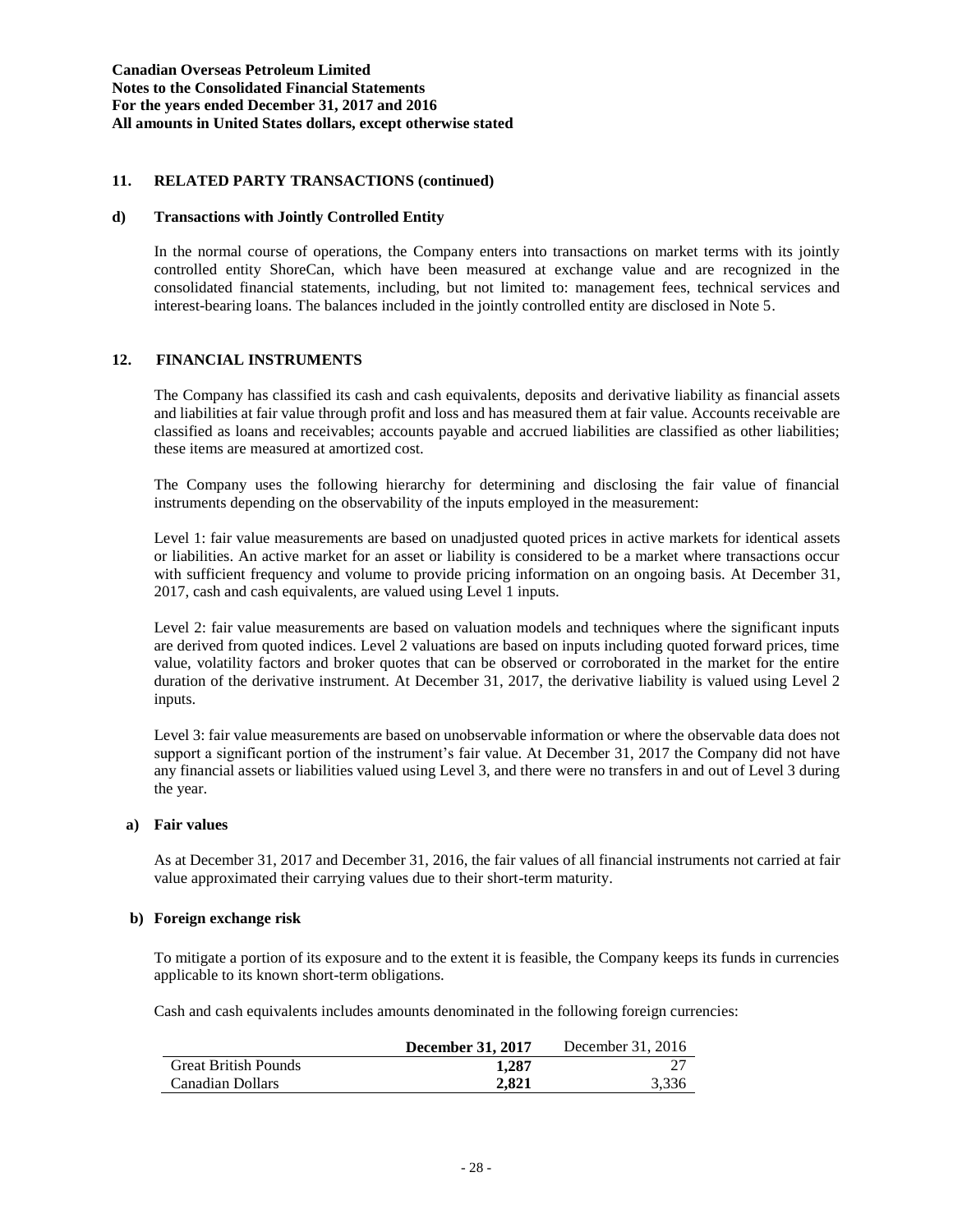### **12. FINANCIAL INSTRUMENTS (continued)**

#### **(c) Credit risk**

The Company's accounts receivable include mainly amounts due from its partner in ShoreCan as well as the amounts due from the government (Goods and Services Tax in Canada and Value Added Tax in UK) and due from its employees in respect of travel advances. The Company believes there is no unusual exposure associated with these receivables. No amounts are considered to be past due and no allowance for doubtful accounts has been recorded in the accounts. As at December 31, 2017, the Company holds \$4.1 million of cash and cash equivalents with Canadian and Bermuda chartered banks and in trust with the Company's lawyers (December 31, 2016 - \$2.6 million). Management has assessed the associated credit risk as relatively low.

#### **(d) Interest rate risk**

The Company's policy is to keep its cash, whenever possible, in interest bearing accounts with its banking institutions. The Company periodically monitors the interest rates offered and is satisfied with the credit ratings of its banks.

#### **13. CAPITAL MANAGEMENT**

The Company's objectives when managing capital are:

- to safeguard the Company's ability to continue as a going concern;
- to maintain statement of financial position strength and optimal capital structure, while ensuring the Company's strategic objectives are met; and
- to provide an appropriate return to shareholders relative to the risk of the Company's underlying assets.

In the management of capital, the Company includes shareholders' equity and interest bearing debt defined as long-term loans and current portion of long-term loans, if any. Shareholders' equity includes share capital, warrants, contributed capital reserve and deficit.

The Company maintains and adjusts its capital structure based on changes in economic conditions and the Company's planned requirements. The Company may adjust its capital structure by issuing new equity and/or debt, selling and/or acquiring assets, and controlling the capital expenditure program.

The Company is not subject to any external capital requirements. There were no changes in the Company's capital management policies during the year ended December 31, 2017.